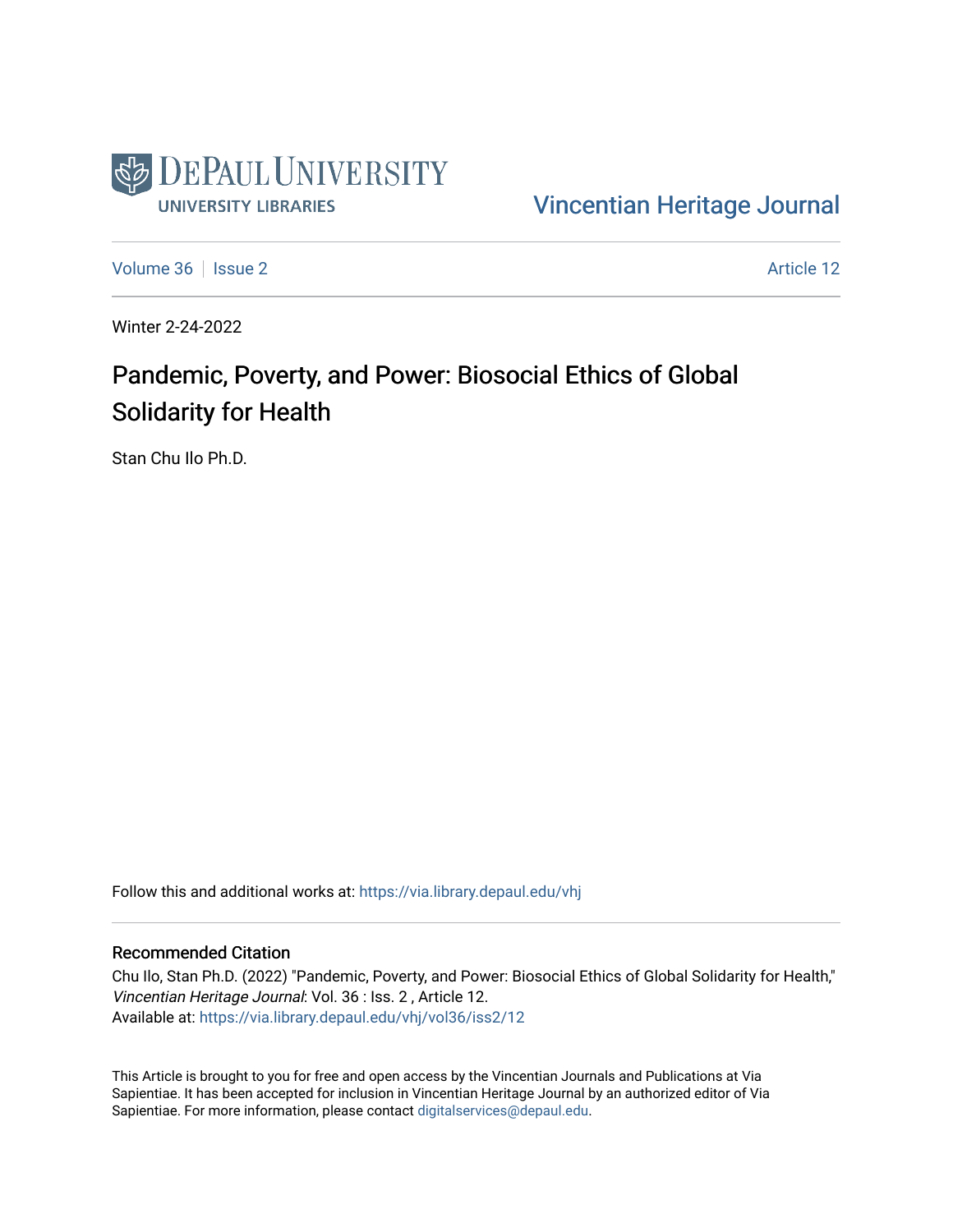# **Pandemic, Poverty, and Power: Biosocial Ethics of Global Solidarity for Health**

**Stan Chu Ilo, Ph.D.**

#### **BIO**

**STAN CHU ILO, PHD,** is a research professor of world Christianity and African studies at the Center for World Catholicism and Intercultural Theology at DePaul University. He is an honorary professor of religion and theology at the Durham University, Durham, England, and the 2017 winner of the Afro-Global Excellence Award for Global Impact. He is the founder of the Canadian Samaritans for Africa, and a member of the Board of Trustees of *Concilium* International where he also serves as one of the editors of *Concilium* Catholic International Journal. He is the coordinator of the Pan-African Theology and Pastoral Network. Some of his most recent books are *Church and Development in Africa* (2014); *A Poor and Merciful Church* (2018); *Wealth, Health, and Hope in African Christian Religion* (2019); and *Someone Beautiful to God: Finding the Light of Faith in a Wounded World* (2020). He co-edited the three-volume work *Faith in Action in Africa* and is the author of the forthcoming book *Where is God in Africa? Discourse on Theology, Church and Society in Africa Vol I*.

**[Previous Article](#page--1-0)**

**[Next Article](#page--1-0)**

**[Table of](#page--1-0)  [Contents](#page--1-0)**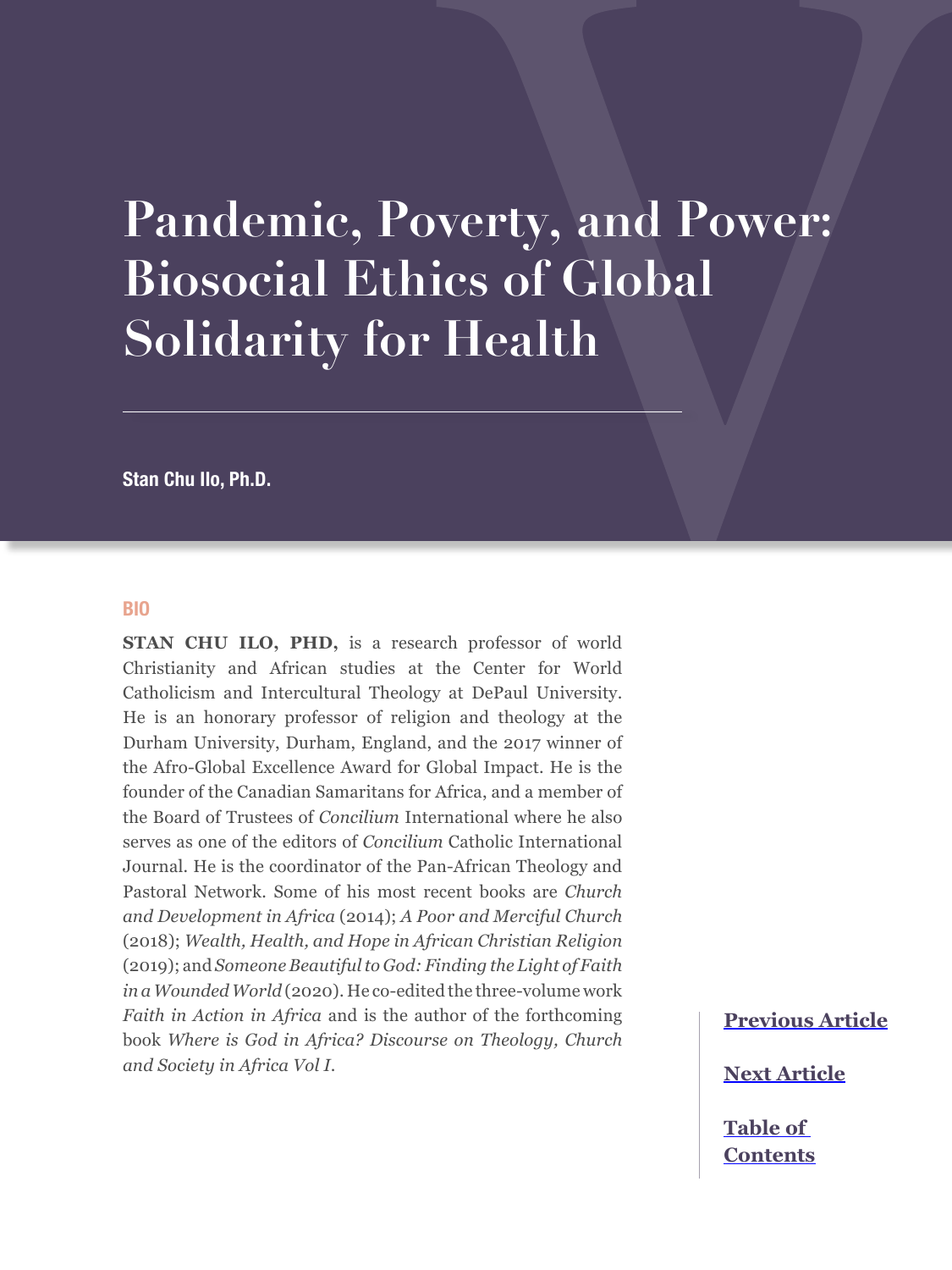"COVID-19 has robbed us of people we love. It's robbed us of lives and livelihoods; it's shaken the foundations of our world; it threatens to tear at the fabric of international cooperation. But it's also reminded us that for all our differences, we are one human race, and we are stronger together …. Now more than ever, we need a healthier world. Now more than ever, we need a safer world. Now more than ever, we need a fairer world."

Dr. Tedros Ghebreyesus, WHO, Director-General<sup>1</sup>

 $\sim$  very close friend of mine woke me up early in the morning in May 2020 with a sad phone call. He coordinates the initiatives for the defense of the rights of children and promotes policies and programs for children's protection from abuse and neglect for a UN agency in northern Nigeria. He was broken because he had spent the previous night out rescuing more than 200 children between the ages of five and ten years who had been abandoned on the streets of Kaduna, one of the largest cities in northern Nigeria. In his sadness, he said to me, "What kind of society will allow her most vulnerable ones who should be the *first call* on society's resources to suffer this way?"

Many of these children, he said, were malnourished. Some had visible signs of physical and sexual abuse. Most were emotionally distressed and were infected by many diseases, including the dreaded COVID-19. These children are referred to in Nigeria in the local Hausa language as *almajirai*, which is derived from the Arabic word *al-Muhajirun*, or emigrant. Most of these children, having been "given away" to the Islamic teachers (called *malams*) so early in their lives, no longer knew their family roots or their village of origin. These *malams* are usually poor, and the kids pay them for their education by begging along the major streets and highways. The *malams* in return provide them with food and lodging, often in squalid and unhealthy conditions. Following the outbreak of COVID-19 in Kano and Kaduna and the closure of these home-based schools and driven by the fear that these kids could be infected through their contact with people on the streets, most of the *malams* had to shut their doors. The kids ended up homeless.

According to the BBC, the Kaduna state government was picking up these kids from the streets and repatriating them to their states of origin. In 2020, Northern Nigeria witnessed the largest mass movement of minors in living memory in West Africa with as many as 30,000 being moved to different states.<sup>2</sup> The pitiable condition of these kids, which my friend observed, broke his heart. It also broke mine.

<sup>1</sup> Quoted in "Historic Health Assembly Ends with Global Commitment to COVID-19 Response," World Health Organization, 19 May 2020, at: [https://www.who.int/news/item/19-05-2020-historic-health-assembly-ends-with-global-commitment-to-covid-19](https://www.who.int/news/item/19-05-2020-historic-health-assembly-ends-with-global-commitment-to-covid-19-response) [response.](https://www.who.int/news/item/19-05-2020-historic-health-assembly-ends-with-global-commitment-to-covid-19-response)

<sup>2</sup> See "Coronavirus in Nigeria: The Child Beggars at the Heart of the Outbreak," *BBC News*, 16 May 2020, see: [https://www.bbc.](https://www.bbc.com/news/world-africa-52617551) [com/news/world-africa-52617551](https://www.bbc.com/news/world-africa-52617551).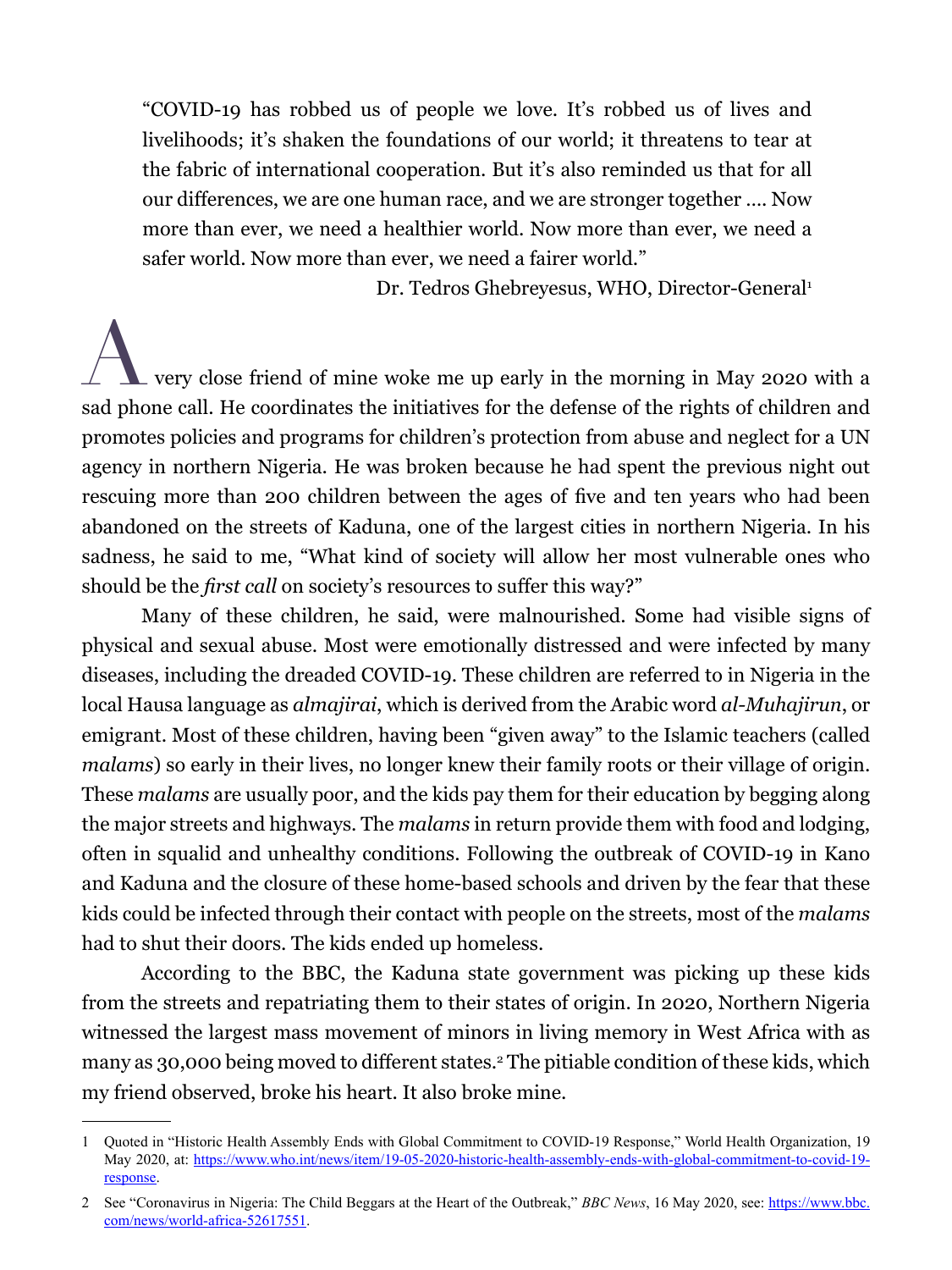<span id="page-3-0"></span>

# **[Click to enlarge](#page-19-0)**

*A student uses a hand sanitizer station in the Student Center, January 21, 2021, on the Lincoln Park Campus.* 

*Courtesy DePaul University/Randall Spriggs*

What I provide in this essay is a personal ethical reflection on this pandemic. I will begin first by examining the nature of the vulnerabilities that the poor face by exploring the social determinants of health, particularly in Africa, all of which have shaped the emerging stress and strains in the continent's struggling response to the pandemic and the lack of access to vaccines. I will focus on the aspect of power in the concluding part of my essay and how a biosocial ethical approach to health, human, and cosmic well-being could contribute to building resilience and hope. I will also discuss how Catholic universities like DePaul could contribute to developing practices of global solidarity through a pedagogy and praxis of love.

# **Pandemic, Vulnerabilities, and Africa's Resilience**

Early in March 2020, I received a distressing email from my colleague, Andrew Obara, one of the Kenyan agents of the Canadian Samaritans for Africa—a charity I founded in 2003—asking us to help the women in the slums of Kibera, Nairobi, where we support a micro-credit community agency, the Village of Love (Kijiji Cha Upendo or KCU). These women had received training and financial support to set up businesses ranging from agrobased mini marts and grocery shops to skills-based income-generating activities. They had lost all their savings to the shutdown and could no longer provide food for their children. The government offered them no support to cushion the effects of the shutdown. The situation of these Kenyan women is not unique. I have heard the same stories from women's groups in South Sudan, Uganda, Nigeria, and Burkina Faso. Most African countries followed the WHO's advice and shut down their countries as a way of mitigating and suppressing the spread of COVID-19, but the governments failed to address people's hardships and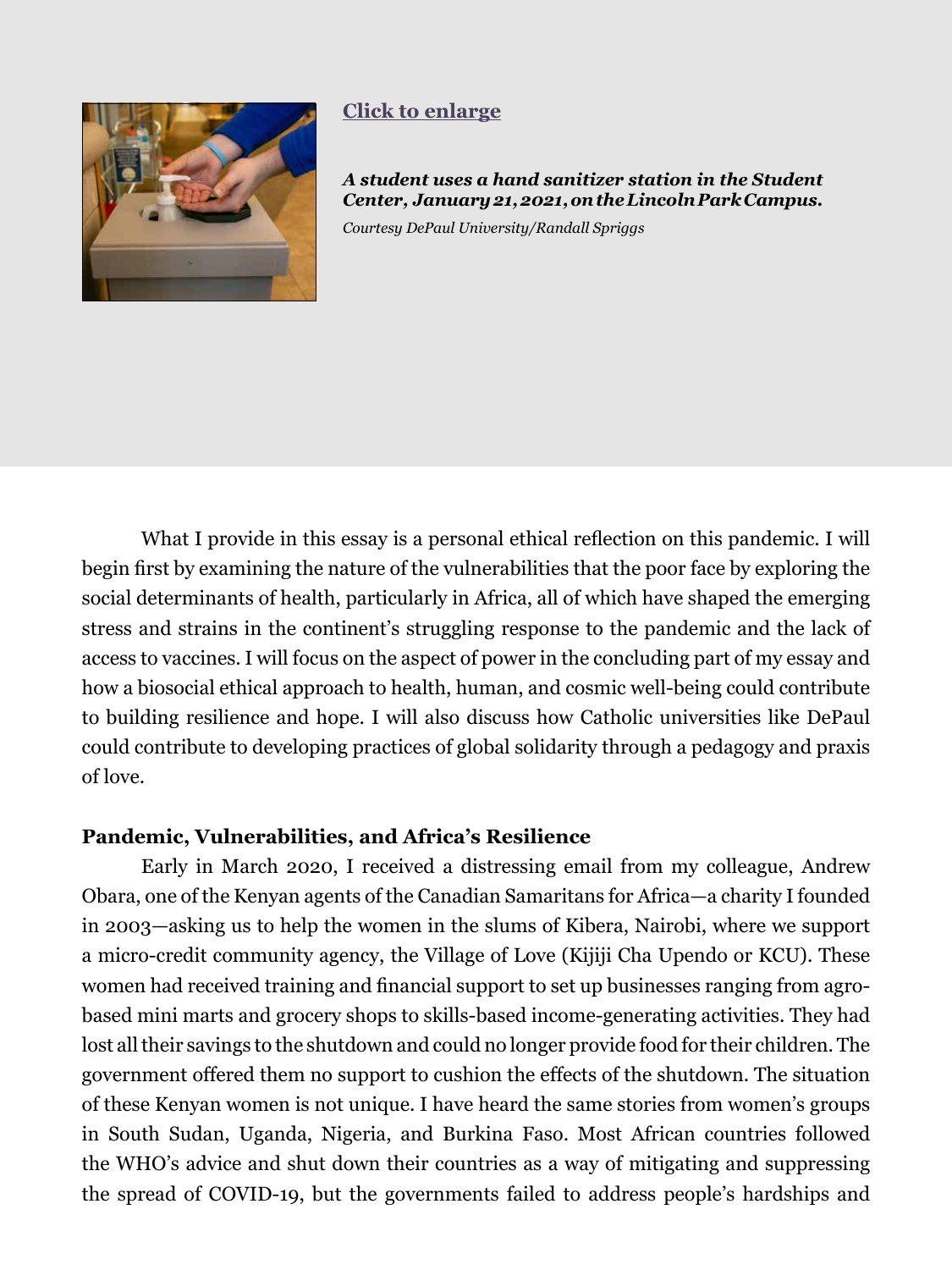suffering. COVID has exposed the unacceptable political structures in Africa today, where governments have largely failed to protect, promote, and preserve the common good, from which all should draw as a wellspring.

It will take many decades to determine the lockdown's impact on the lives of so many people in Africa and in the world. As Nicholas Christakis posits, "Like other infectious diseases, coronavirus strikes differentially along socio-economic lines. While the pandemic did not cause the structural inequities in our society, it nevertheless brought them into stark relief."3 Many African public health officials worry that the focus on fighting this infection has led not only to the abandonment of the people with regard to food security, but also to the neglect of treating other diseases that kill more people than COVID-19—AIDS, Ebola, malaria, Lassa fever, and some non-communicable chronic diseases like coronary vascular conditions, high blood pressure, and diabetes.

The World Poverty Clock estimates that the Sustainable Development Goals (SDG) target of no poverty by 2030 has been upended by COVID-19 and that Africa will be the most adversely affected.<sup>4</sup> According to Baldwin Tong, "COVID-19 has caused a great deal of economic uncertainty throughout the world. Millions of Africans who were on the lower rungs of the middle class have seen their incomes plummet due to rapidly vanishing jobs and a lack of social security. As a result, millions of people from this group are being pushed back into poverty. Recent estimates indicate that the number could be around eight million. Regions that were already economically vulnerable pre-pandemic are now in need of more targeted support from the international community to ensure a sustainable and inclusive recovery in the coming years."5 Faced with this grim prospect, the UN Economic Commission for Africa called for a \$100 billion safety net for the continent, including halting external debt payments.<sup>6</sup> Whether halting the repayment of debts will be enough to address Africa's vulnerabilities in this pandemic and after is an open question. The other question is whether Africa's vulnerabilities in the face of new infections can be met through international aid, especially given the failure of the interventionist aid regime that has characterized Africa's dependency on the West and now China for her development designs and healthcare.7

<sup>3</sup> Nicholas Christakis, *Apollo's Arrow: The Profound and Enduring Impact of Coronavirus on the Way We Live*, (New York: Little, Brown Spark, 2020), 189.

<sup>4 &</sup>quot;World Poverty Clock," World Data Lab, accessed 15 February 2021, at: [https://worldpoverty.io/map.](https://worldpoverty.io/map)

<sup>5</sup> Baldwin Tong, "COVID-19 Has Pushed Extreme Poverty Numbers in Africa to over Half a Billion," *Development Matters*  (blog), Organisation for Economic Co-operation and Development, 12 October 2020, see: [https://oecd-development-matters.](https://oecd-development-matters.org/2020/10/12/covid-19-has-pushed-extreme-poverty-numbers-in-africa-to-over-half-a-billion/) [org/2020/10/12/covid-19-has-pushed-extreme-poverty-numbers-in-africa-to-over-half-a-billion/](https://oecd-development-matters.org/2020/10/12/covid-19-has-pushed-extreme-poverty-numbers-in-africa-to-over-half-a-billion/).

<sup>6</sup> "African Finance Ministers: Urgent Need for \$100bn Immediate Emergency Financing for COVID-19," United Nations Economic Commission for Africa, 31 March 2020, at: [https://archive.uneca.org/stories/african-finance-ministers-urgent-need-100bn](https://archive.uneca.org/stories/african-finance-ministers-urgent-need-100bn-immediate-emergency-financing-covid-19)[immediate-emergency-financing-covid-19](https://archive.uneca.org/stories/african-finance-ministers-urgent-need-100bn-immediate-emergency-financing-covid-19).

<sup>7</sup> I have discussed this question extensively in my book, *The Church and Development in Africa: Aid and Development from the Perspective of Catholic Social Ethics*, 2nd ed. (Eugene, OR: Pickwick Publications, 2014), 132–51.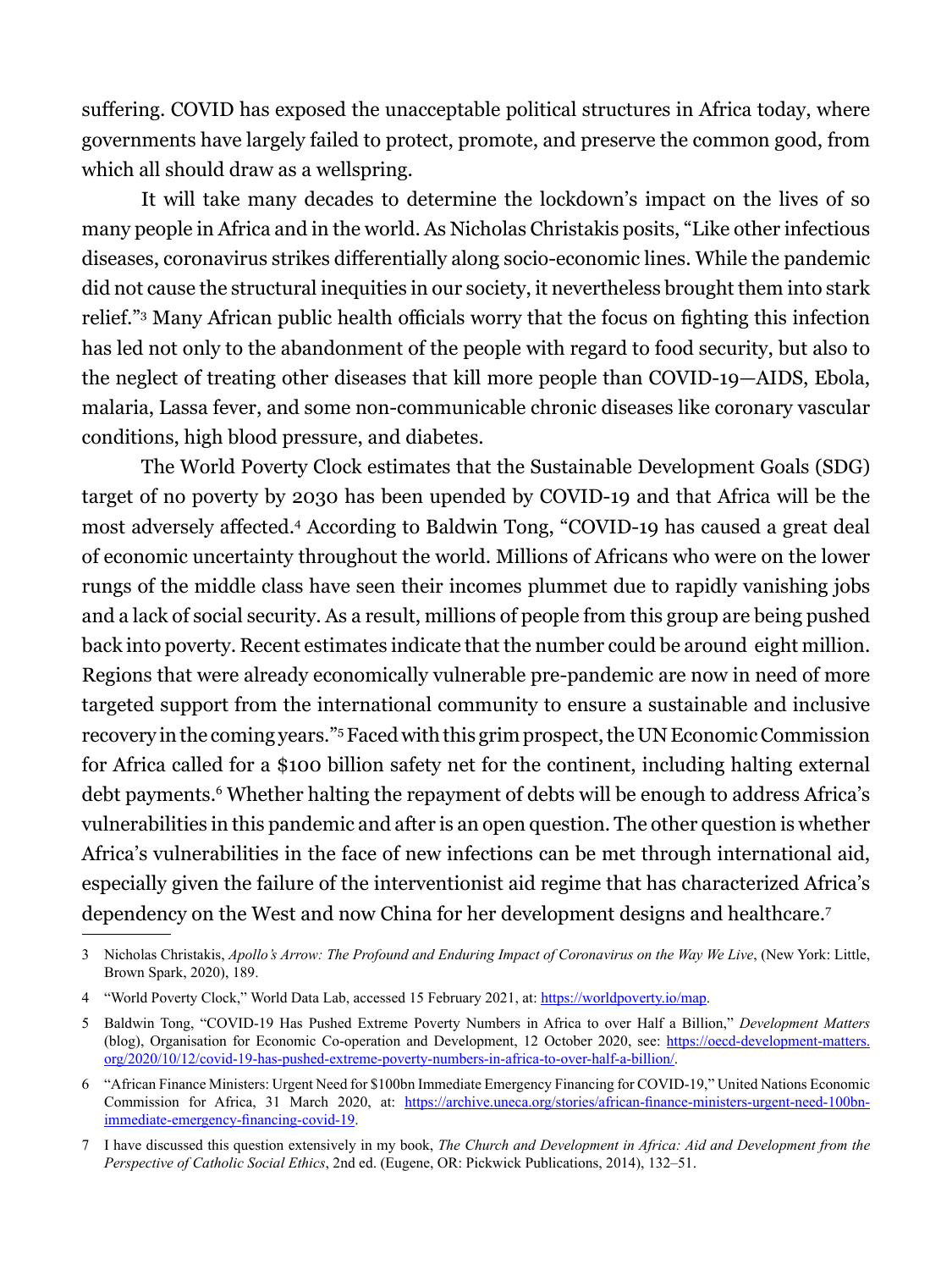For the world's vulnerable people—those who are poor, elderly, or who have underlying health conditions—COVID-19 is another layer of agony built on lives already bruised and broken by suffering. For me, the children abandoned on the streets of Kaduna represent the conditions of so many people who are abandoned to die as a result of this pandemic. Many poor people in the African continent and elsewhere in our world are suffering and dying because our society has not equitably allocated resources for the urgent intervention needed to roll back the hand of death.8 A team of scholars from the Global South has studied the impacts of COVID-19 and the asymmetries of power and privilege that it has brought to the fore with regard to lack of diversity and inclusive social policies in local, national, and global institutions and systems. They have also considered the pandemic with respect to white supremacy, saviorism, coloniality,<sup>9</sup> racism, patriarchy, and the foreign gaze. The team summarizes these points this way: "COVID-19 has put a spotlight on existing inequalities and on processes of coloniality (mind, body, knowledge, and power). It has created conditions for further inequities, with growing populist nationalism and isolationism, widening income disparities, and fractured systems of global cooperation. The pandemic continues to enable those with money and power to expand their influence—making decoloniality, solidarity, and distribution of power, knowledge, and resources (e.g., vaccines) even more urgent. The fact that HICs [high-income countries] have reserved enough COVID-19 vaccine doses to vaccinate their own population multiple times over is a stark indication of power asymmetry in global health."10

COVID-19 has also revealed the false sense of security on which the world has been built. We humans have lived as if we were the center of the universe. Our world operates on a dysfunctional value system which glories in all forms of iniquitous hierarchies of power and hardened walls of indifference and isolationist national and cultural practices

The above passage comes from Mignolo's "Modernity and Decoloniality," Oxford Bibliographies, 28 October 2011, see: https:// www.healthaffairs.org/do/10.1377/forefront.20200319.757883/full/.

<sup>8</sup> See the discussion on how to manage local and global resources to meet the disparities in health outcomes between the rich and the poor in Udo Schuklenk and Darragh Hare, "Issues in Health Ethics" in *Global Bioethics and Human Rights: Contemporary Issues*, ed. Wanda Teays et al. (Lanham, MD: Rowman and Littlefield, 2014) 301–12.

<sup>9</sup> *Editor's note*: Coloniality is a concept originated by Aníbal Quijano and later developed by Walter D. Mignolo. As Mignolo writes:

The key concept of coloniality calls into question the idea that knowledge is disembodied and independent of any specific geohistorical locations. The members involved in the project argue that such belief has been created and implanted by dominant principles of knowledge that originated in Europe since the Renaissance. In order to build a universal conception of knowledge, Western epistemology (from Christian theology to secular philosophy and science) has pretended that knowledge is independent of the geohistorical (Christian Europe) and biographical conditions (Christian white men living in Christian Europe) in which it is produced. As a result, Europe became the locus of epistemic enunciation, and the rest of the world became the object to be described and studied from the European (and, later on, the United States), perspective.

<sup>10</sup> Seye Abimbola, Sumegha Asthana, Christian Montenegro Cortes, et al., "Addressing Power Asymmetries in Global Health: Imperatives in the Wake of the COVID-19 Pandemic," *PLoS Medicine* 18 no., 4 (22 April 2021): 2, at: [https://doi.org/10.1371/](https://doi.org/10.1371/journal.pmed.1003604) [journal.pmed.1003604.](https://doi.org/10.1371/journal.pmed.1003604)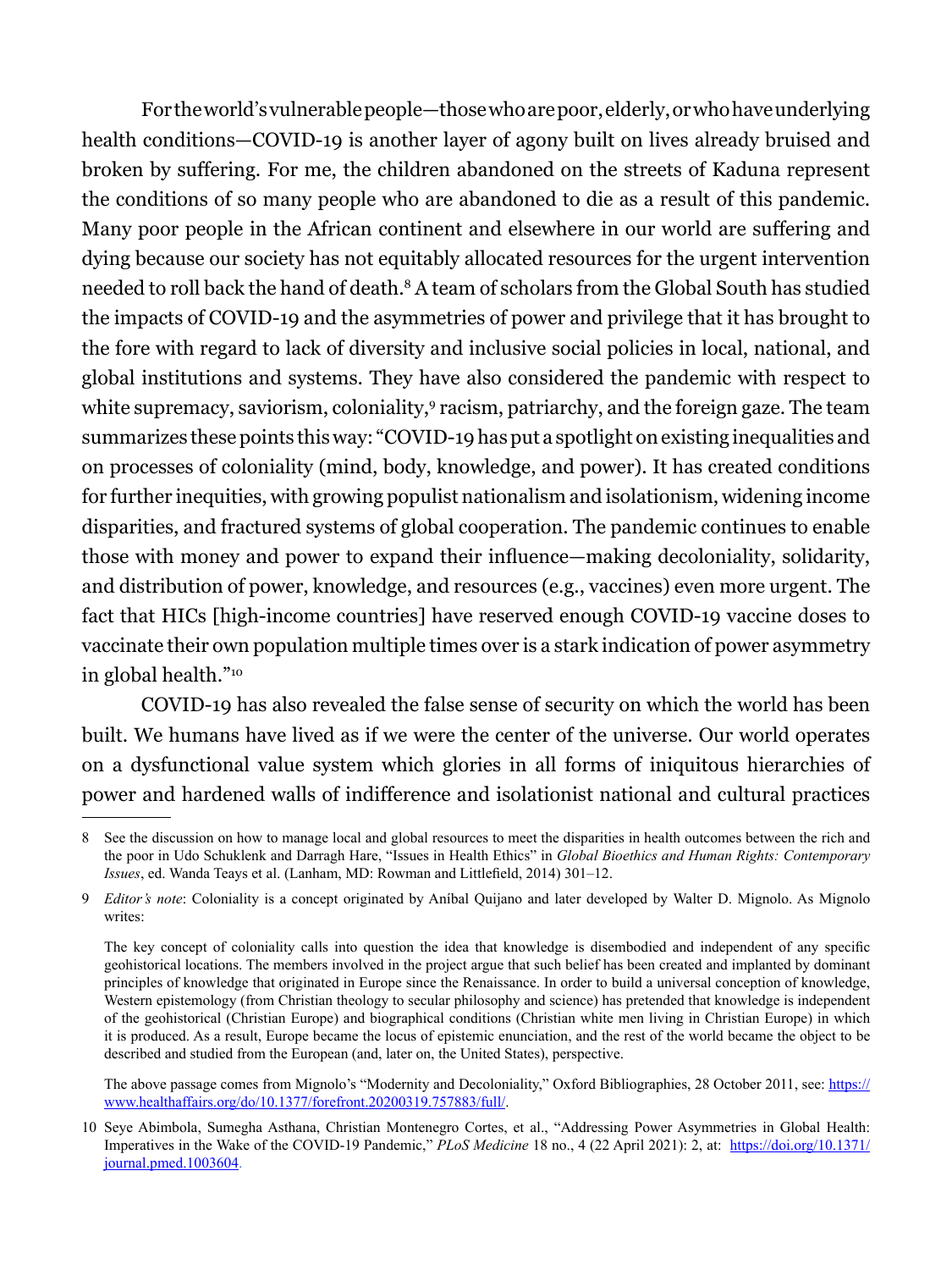and stratagems. By leaving paralysis in its wake, COVID-19 has laid bare our collective vulnerabilities. Indeed, this pandemic offers a mirror into the brokenness and woundedness of our world which was already bleeding before the pandemic

On the other hand, COVID has shown us the resilience of African peoples. At the time of this writing, the African continent has been the least impacted by the pandemic in terms of deaths and infections rate. Within the limited resources at their disposal, African countries have continued to follow national guidelines on mitigation and suppression without the kind of political drama we find in the United States, for instance, where mask wearing has been considered a political statement rather than a public health protection measure. The former president of Liberia, Ellen Johnson Sirleaf published a letter to the world—"Coronavirus: What the World Can Learn from Ebola Fight"—at the onset of this pandemic, where she made an argument on the need to keep hope alive in the face of the pandemic and extolled the resilience of Africa.11 She proposed that what is needed particularly in Africa is not a spirit of fear, but a resilient spirit to manage the pandemic. Ethnographer Paul Richards reached a similar conclusion in his study of the 2013–2014 Ebola epidemic in West Africa. According to Richards, even though Ebola unleashed a deadly force, it also revealed how a people's science could help fight an epidemic. He proposes that rather than focusing only on the shortcomings of public healthcare in Africa and failure of international solidarity, one should pay greater attention to how Africa's victory over Ebola reveals the resilience of African communities.

Although these communities were originally "scared into mass flight" over the disease, they rallied together and worked with local agents and international responders. Richardson says that these communities ended the Ebola epidemic despite the "doom-laden predication" that millions would die and despite the international isolation mandated through forty nations' flight bans to affected countries.<sup>12</sup> The success of the communities' measures was dependent on the use of communal social networks and communal surveillance. People tapped into the social capital in the complex and rich chain of African communal and social ties, neighborhood groups, and social solidarity. According to former President Sirleaf, countries in West Africa emerged from the Ebola outbreak with resiliency, health protocols, and practices that are helping to slow down or even break the chain of transmission and flatten the curve of COVID. Sirleaf and Richards remind us to always focus on the assets of the people. As James Cochrane points out, "Even in the most deprived situations, if people

<sup>11</sup> Ellen Johnson Sirleaf, "Coronavirus: What the World Can Learn from Ebola Fight," *BBC News*, 30 March 2020, see: <https://www.bbc.com/news/world-africa-52061547>.

<sup>12</sup> Paul Richards, *Ebola: How a People's Science Helped End an Epidemic* (London: Zed Books, 2016), 3.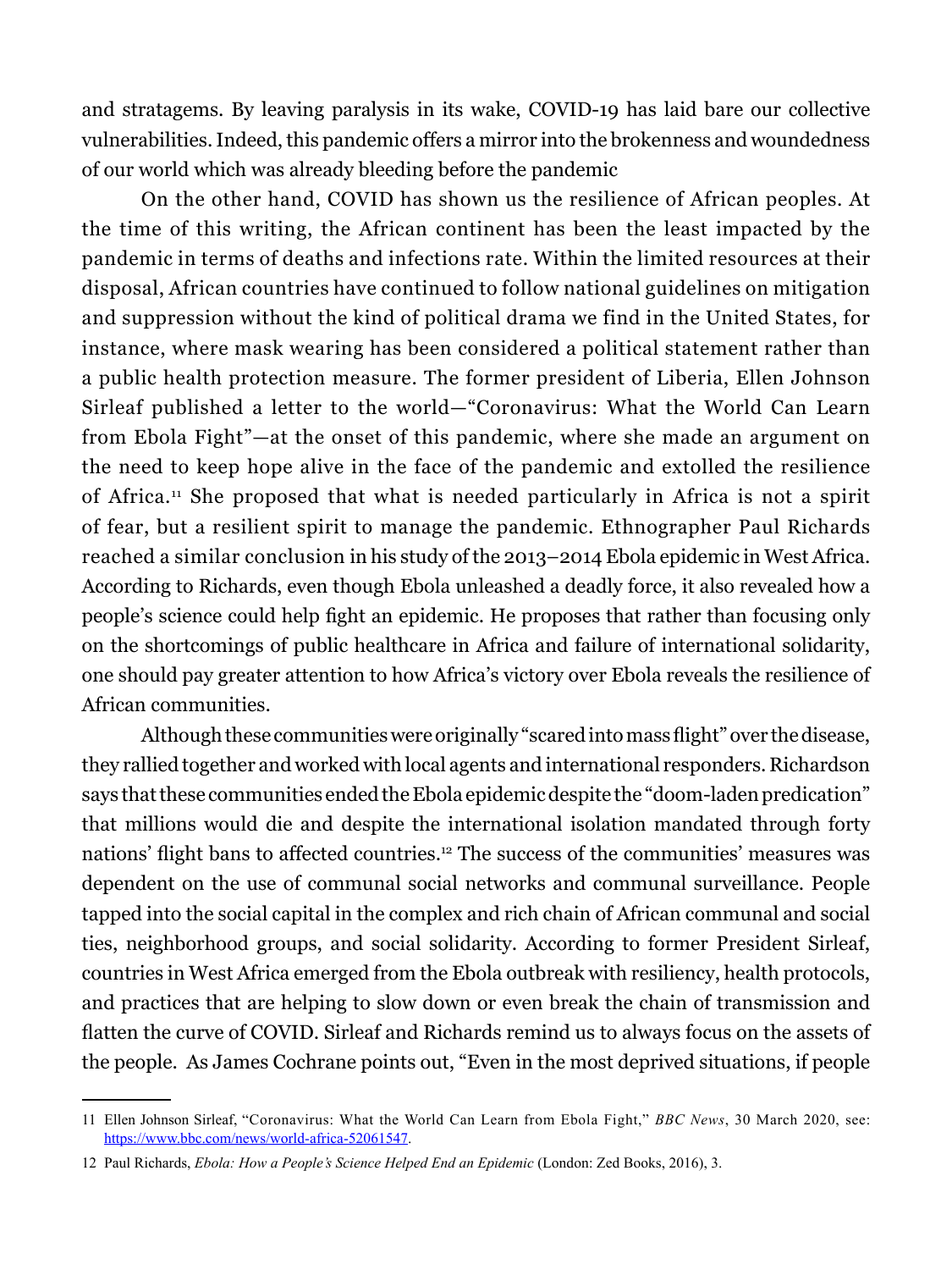<span id="page-7-0"></span>

## **[Click to enlarge](#page-20-0)**

*Face covering and social distancing signage is posted outside on the Lincoln Park Campus Quad in order to comply with safety and social distancing guidelines during the COVID-19 pandemic. August 3, 2020.* 

*Courtesy DePaul University/Jeff Carrion*

are able to survive let alone flourish, it can be assumed that there are assets of one kind or another that, based on hard experience, they have learned to leverage in ways appropriate to their contexts." These assets are embedded within worldviews, religious convictions, local practices, and activities that can be leveraged in designing interventions that will meet people's needs.13 However, one must pay attention to the social determinants of health that undermine the assets of people and communities and harm their well-being.

#### **Biosocial Ethics and the Social Determinants of Health**

The WHO provides two important definitions of health equity and social determinants of health (SDH) that are important in providing the framework through which one can understand the importance of developing a biosocial ethical leadership. The SDH are central to understanding the different outcomes from infection for different people. A biosocial ethical approach to leadership must therefore address these SDH because they help us understand the presence or absence of those conditions necessary for holistic health, and the structural issues in local and global settings that create injustice and lead to preventable deaths and human suffering. The SDH can be better explained through a brief analysis of health inequities both locally and globally.

The WHO's Commission on Social Determinants of Health defines health inequity as "the absence of unfair and avoidable or remediable differences in health among population groups defined socially, economically, demographically or geographically." Health inequities

<sup>13</sup> James Cochrane, "A Model of Integral Development: Assessing and Working with Religious Health Assets," in *Religion and Development: Ways of Transforming the World*, ed. Gerrie ter Haar (London: Hurst and Company, 2011), 245.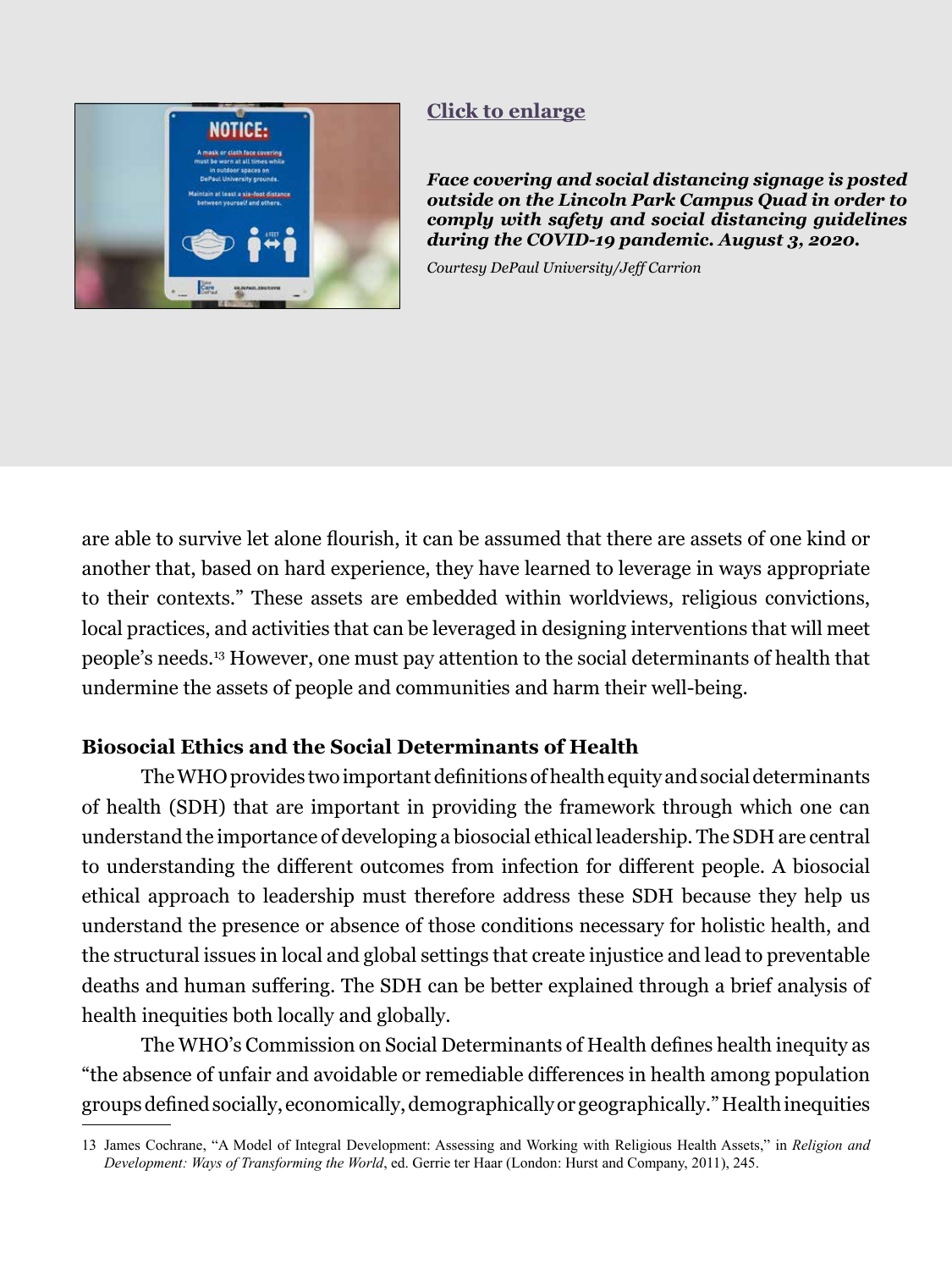are thus to be understood as health differences "that are socially produced, systematic in their distribution across the population, and unfair. Identifying a health difference as inequitable is not an objective description, but necessarily implies an appeal to ethical norms."14 Health inequity has been called "an inverse care law" because it shows that the poor who are most in need of healthcare locally, nationally, and globally are the ones who consistently have less access to health services than the rich.15

Health inequities are thus worse than diseases because they make birthplaces and social locations the number one condition for whether people live to a glorious old age or whether they die from deadly early childhood diseases. Health inequities are the greatest drivers of unacceptable social reproduction, stubborn cultural habits, and intergenerational socioeconomic gradient differentials in the remotest villages of Africa as well as in the big cities. The WHO's definition is very helpful in explicating this important point:

The social determinants of health (SDH) are the non-medical factors that influence health outcomes. They are the conditions in which people are born, grow, work, live, and age, and the wider set of forces and systems shaping the conditions of daily life. These forces and systems include economic policies and systems, development agendas, social norms, social policies, and political systems. The SDH have an important influence on health inequities—the unfair and avoidable differences in health status seen within and between countries. In countries at all levels of income, health and illness follow a social gradient: the lower the socioeconomic position, the worse the health.16

The following non-exhaustive list provides some factors that come into this wide pool of SDH: income and social protection; education; agriculture and food production, unemployment and job security; working life conditions; food insecurity; housing and sanitation, basic amenities, and the environment; early childhood development; social support and inclusion; structural conflict; and access to affordable quality health services.<sup>17</sup> The SDH force us to consider the "causes of the causes" of disease, meaning that ethicists must go beyond judgment of etiology or epidemiology in a particular environment to the wider causes of the disease, which go beyond a single pathogen, virus, or bacterium. The SDH invite us to a holistic understanding of health and to more system-based ethical analyses of healthcare, health systems, governmental priority settings and policies, and the focus of

<sup>14</sup> World Health Organization, *A Conceptual Framework for Action on the Social Determinants of Health* (Geneva: World Health Organization, 2010), 12.

<sup>15</sup> Charles Guest et al., *Oxford Handbook of Public Health Practice* (Oxford: Oxford University Press, 2013), 408.

<sup>16</sup> "Social Determinants of Health," World Health Organization, accessed 15 February 2021, see: [https://www.who.int/health-topics/](https://www.who.int/health-topics/social-determinants-of-health#tab=tab_1.) [social-determinants-of-health#tab=tab\\_1](https://www.who.int/health-topics/social-determinants-of-health#tab=tab_1.).

<sup>17</sup> The best presentation of SDH is the Dahlgren-Whitehead Rainbow Model.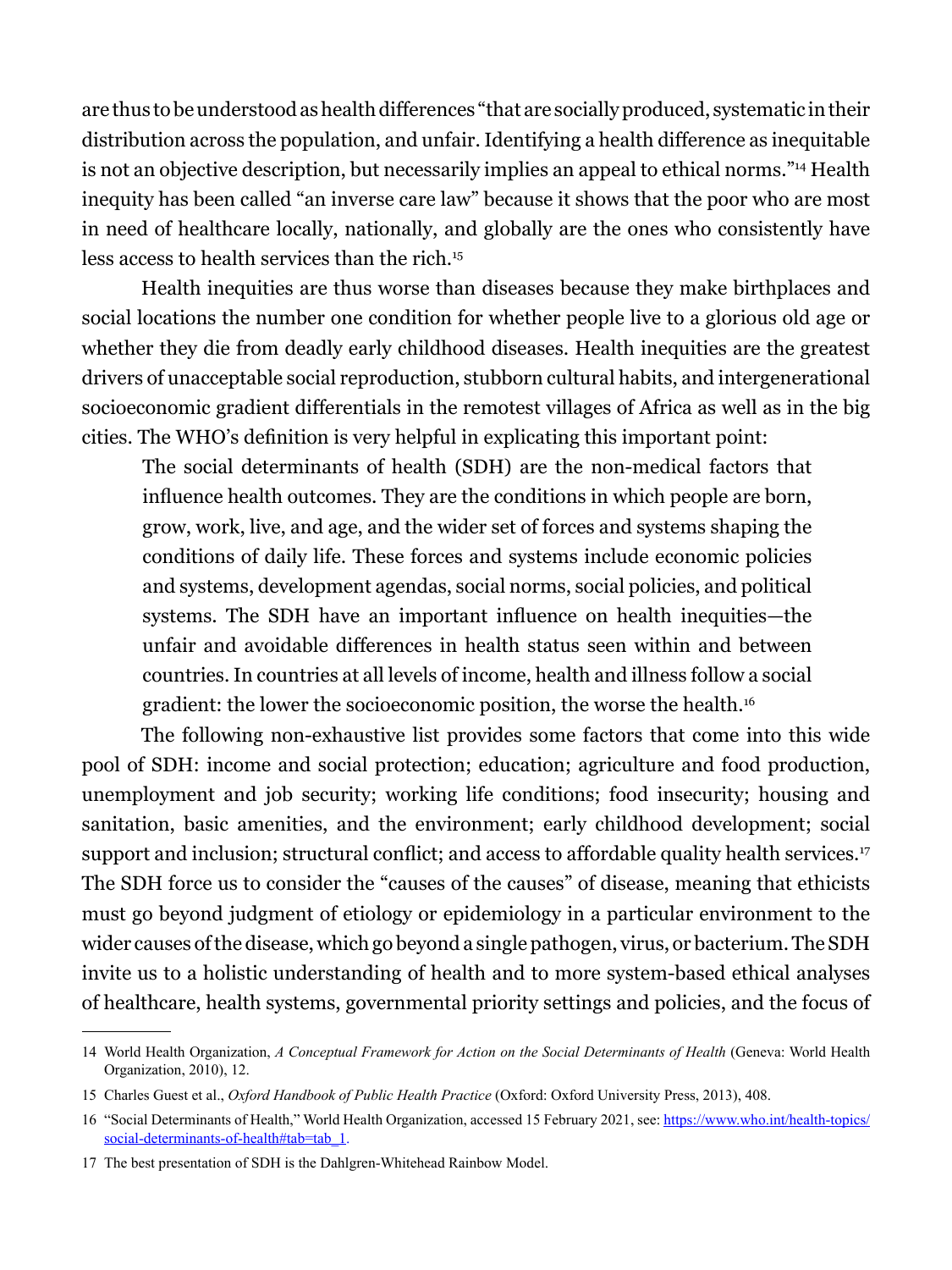the pastoral and social engagements of churches. All these must take into account the social construction of diseases across history. Diseases do not just happen; epidemics don't just occur. They are the sum of aggregate factors of diverse nature that must be understood and addressed in providing a comprehensive approach to human and cosmic flourishing. This is what Henry Giroux means with regard to the devastatingly disproportionate impact of COVID to African Americans in the US and Black and Brown people in Canada, the UK, and South Africa compared to whites. He writes, "The pandemic may have been indiscriminate in terms of those it infected, but its effects bore down disproportionately on poor people of color proving Martin Luther King Jr's claim that 'of all the forms of inequity, injustice in healthcare is the most shocking and inhumane."<sup>18</sup>

Ethicists must burrow deeper into understanding the resocializing factors beyond epidemiological data and etiology in interpreting the presence of an infectious disease and the responses that individuals and society ought to make. Such factors include culture, funds of knowledge,19 social status, racism, ethnocentrism, religious beliefs and practices, worldviews, and the failings of the state in public health that all contribute to the preexisting conditions and comorbidities of certain racial, gender, age, and social groups in the face of the current pandemic, for instance. As people say in public health, healthcare is what you do when public health fails. In other words, ethicists should study more the social production of diseases; local, national, and global politics; and the economies of scale with regard to public health and other social provisions in the world. Finally, ethicists must pay particular attention to the conclusion of the WHO report that "inequities in health arise from inequities in societies"20; and I will add that inequities in global health arise from inequities in the world today. Therein lies the need to look at the ways these inequities are constructed, sustained, and defended through the abuse and misuse of power by leaders at different levels leading to deaths, chronic sicknesses, and suffering in the world.

The biosocial approach has the capacity of taking these factors seriously because it combines three aspects of public health—the biomedical model, the behavioral model, and the social model. The biosocial approach focuses on all the contributing factors that interact in health improvement, protection, and healthcare in the procurement of abundant life. These factors include nutrition; sanitation; the environment; quality of one's social

<sup>18</sup> Henry Giroux, *Race, Politics, and Pandemic: Education in a Time of Crisis* (London: Bloomsbury Academic, 2021), 181.

<sup>19</sup> *Editor's note:* There are different definitions of funds of knowledge, but the most well known was proposed by Luis Moll, Cathy Amanti, Deborah Neff, and Norma González. They defined it as "historically-accumulated and culturally-developed bodies of knowledge and skills essential for household or individual functioning and well-being." Quoted in "The Funds of Knowledge Approach," Funds of Knowledge Alliance, accessed 17 July 2021, see: https://fundsofknowledge.org/the-funds-of-knowledge[approach/](https://fundsofknowledge.org/the-funds-of-knowledge-approach/).

<sup>20</sup> "Health Inequities and their Causes," World Health Organization, accessed 25 June 2021, at: [https://www.who.int/news-room/](https://www.who.int/news-room/facts-in-pictures/detail/health-inequities-and-their-causes) [facts-in-pictures/detail/health-inequities-and-their-causes.](https://www.who.int/news-room/facts-in-pictures/detail/health-inequities-and-their-causes)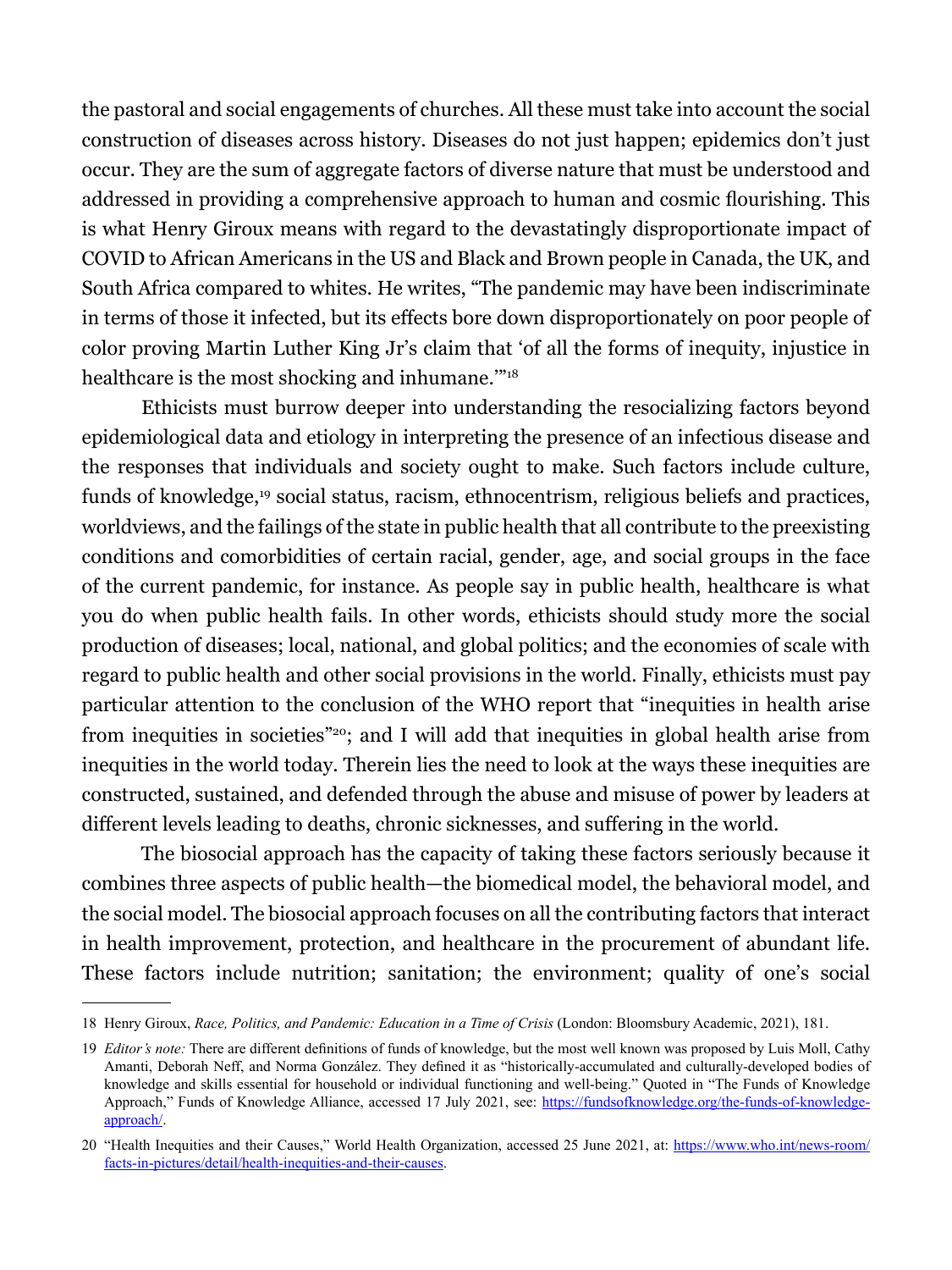relationships; cultural and spiritual traditions; politics; human rights; the economy; religious beliefs and practices; and traditional and modern knowledge about health, sickness, diseases, and healing. It examines the adequacy of human actions and value preferences. The biosocial model integrates cultural, religious, social, and political factors in advancing the proper interaction of all the integrative elements that must work together in bringing about human well-being. The biosocial approach sees health as relational because diseases and their morbidity and subsequent mortality are not random but involve the relationships among many factors. Therefore, biosocial ethics focus on understanding the many layers involved in *healthcare systems* (personal healthcare like hospitals and services), *health systems* in general (including service delivery, work force, health information, and medical products like drugs, vaccines, and technologies), and *healthworlds* (health finance, leadership, and governance, local-global nexus, knowledge, etc.).<sup>21</sup>

A biosocial ethics for health is an ethical framework and praxis that seeks to understand and address the social determinants of health—how the society behaves and how individuals behave within particular societies with regard to some of the life-altering choices that they are making on a daily basis. It provides both the language and analytical compass to understand health inequity, assessing healthcare systems and health systems as part and parcel of the large indices of human security. At the same time, biosocial ethics offers creative principles for behavior changes—for individuals and religious and civil authorities—to fight the factors that sustain health inequity and accelerate those factors that lead to health promotion and health prevention to foster the necessary conditions for holistic health and abundant life. The biosocial ethics being proposed here address the SDH in a direct way because they proceed from the realization that "diseases themselves make a preferential option for the poor. Every careful survey, across boundaries of time and space, shows us that the poor are sicker than the nonpoor. They're at the increased risk of dying prematurely, whether from increased exposure to pathogens (including pathogenic situations) or from decreased access to services—or, as is most often the case, from both of these 'risk factors' working together."22

When we look at the data on human health, particularly the Global Burden of Disease, what we see clearly is that Africa has not made the *epidemiological transition*. That means that, unlike in North America and Europe, more people still die in Africa from communicable diseases like malaria, HIV/AIDS, Ebola, and now COVID than from noncommunicable

<sup>21</sup> See Paul Germond and James Cochrane, "Healthworlds: Conceptualizing Landscape of Multiple Healing Systems," *British Journal of Sociology* 44, no. 2 (April 2010): 320.

<sup>22</sup> Michael Griffin and Jennie Block, eds., *In the Company of the Poor: Conversations with Dr. Paul Farmer and Fr. Gustavo Gutiérrez*, (Maryknoll, NY: Orbis Books, 2013), 36.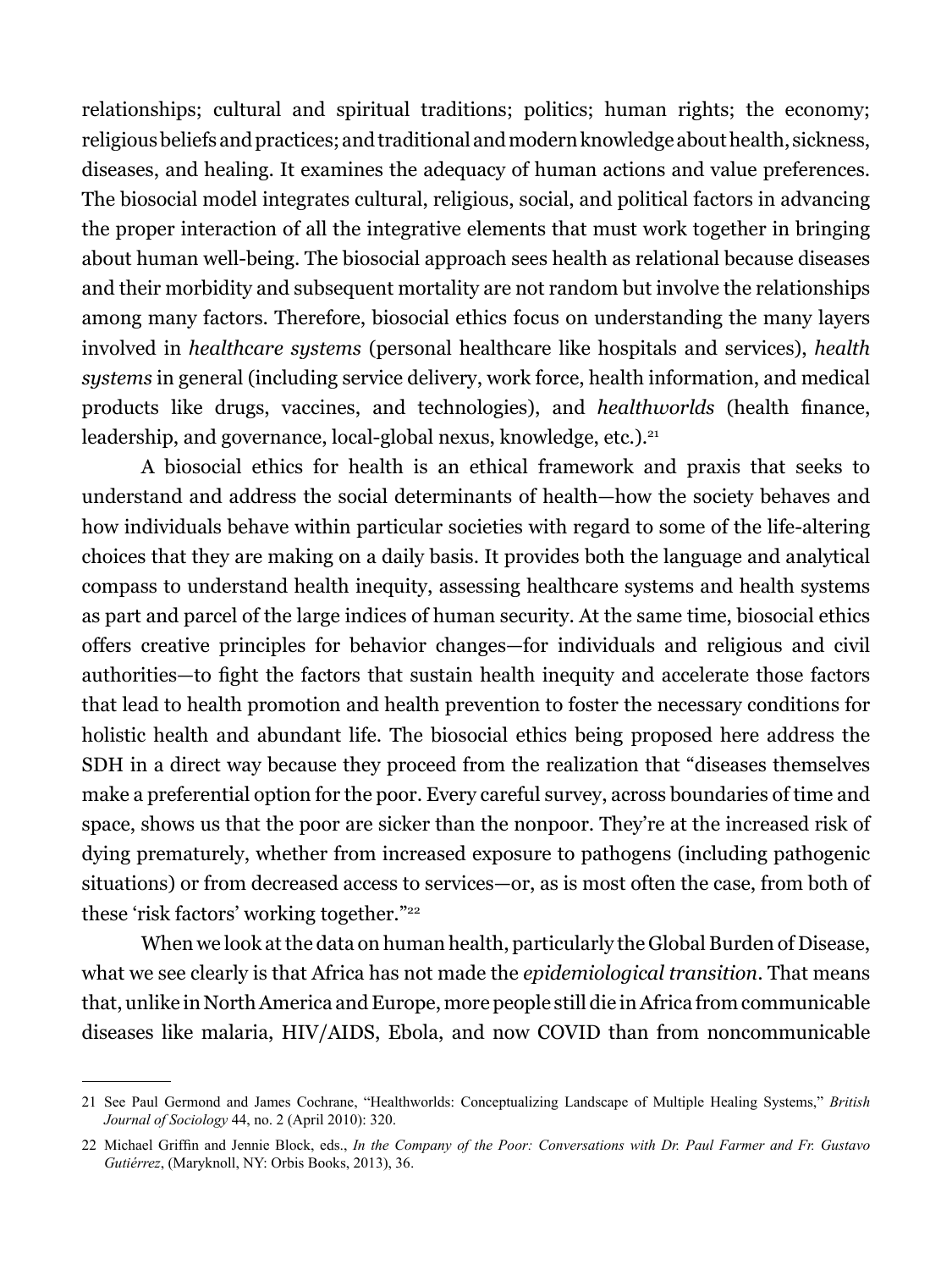diseases like coronary heart diseases, high blood pressure, stroke, diabetes, and cancer.<sup>23</sup> Health protection and health promotion have not been prioritized because access to healthcare and an adequate standard of living is not possible given the high index of deprivation in most countries in the continent. Furthermore, there is the absence of adequate frameworks for health protection and health improvement which would include addressing some of the SDH in our continent's fight against diseases. It is not surprising then that the Church's witness in this regard often focuses on the disease control and prevention paradigm and the treatment paradigm (healing ministry, hospitals and clinics, etc.). All these are residues of the continuing impact and the perversive presence of colonial medicine that focused on curing diseases in Africa with its associated racialized fetishization of Africa and the contaminating narratives of Africa as the white man's grave. Biosocial ethical leadership for holistic healthcare, therefore, emphasizes the micro (individual), meso (national), and macro (international/global) factors to understand the African burden of diseases of which COVID is only another layer in the ever-revolving cycle of disability, exposure to disease, and death.

The biosocial theological ethics can also offer a foundation for solidarity on global health and promoting the common good through one health—human health, environment health, and animal health. This kind of solidarity is captured so well by Pope Francis in these words: "This is the time to restore an ethics of fraternity and solidarity, regenerating the bonds of trust and belonging. For what saves us is not an idea but an encounter. Only the face of another is capable of awakening the best of ourselves. In serving the people, we save ourselves. If we are to come out of this crisis better, we have to recover the knowledge that as a people we have a shared destination. The pandemic has reminded us that no one is saved alone. What ties us to each other is what we commonly call solidarity."<sup>24</sup> A biosocial theological ethics of solidarity is grounded on the intrinsic goodness of all lives, and a firm commitment by every human being on earth to make ethical choices to promote, defend, and uphold the rights of every human being to health and well-being and a life lived in dignity as the sole condition for human and cosmic well-being. This ethics proposes what ought to be done by individuals, societies, and nations to promote holistic health through fraternal solidarity to strengthen the bond of our common humanity.

The truth is that no one is safe until all of us are safe, we are all sick when any one of us is sick, and something dies in all of us when anyone dies. As Saint Paul puts it, "If one part suffers, all the parts suffer with it; if one part is honored, all the parts share its

<sup>23</sup> Larry Heligman, Nancy Chen, and Ozer Babakol, "Shifts in the Structure of Population and Deaths in Less Developed Regions" in *Epidemiological Transition: Policy and Planning Implications for Developing Countries*, ed. James N. Gribble and Samuel H. Preston (National Academies Press, 1993).

<sup>24</sup> Pope Francis, *Let Us Dream: The Path to a Better Future* (New York: Simon & Schuster, 2020), 107.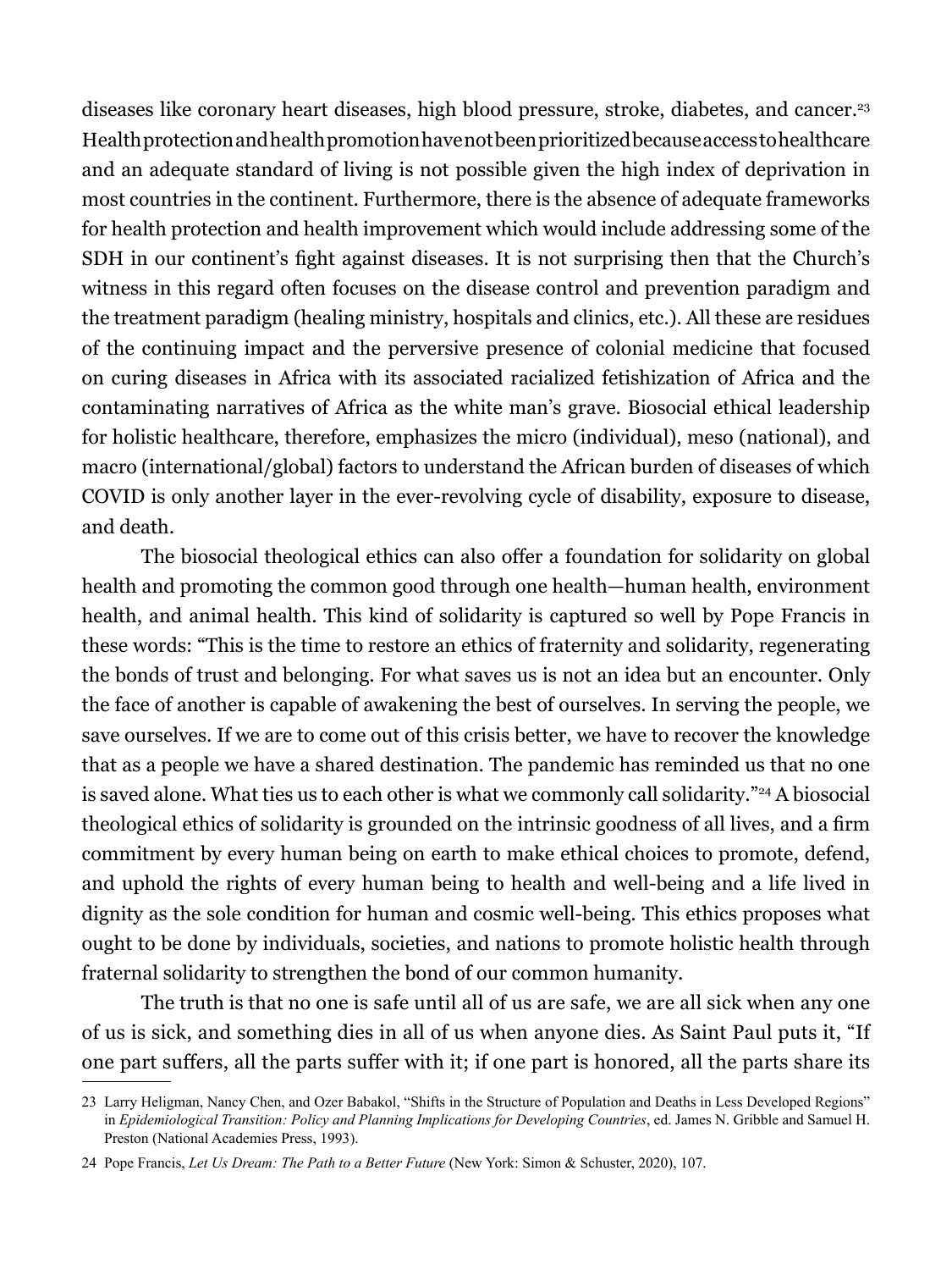<span id="page-12-0"></span>

#### **[Click to enlarge](#page-21-0)**

*Signs posted in "The Pit" in the Schmitt Academic Center (SAC) emphasize social distancing practices, September 9, 2020, on the Lincoln Park Campus. DePaul University began a new normal as classes commenced for the start of the 2020–2021 academic school year. Students acclimated themselves to the new class structure by participating in Zoom course sessions both on and off campus.* 

*Courtesy DePaul University/Randall Spriggs*

joy" (1 Corinthians 12:26). We all share a common human origin and a common human future; we are tied in the same robe of destiny. We must come together as one family at this time to fight this pandemic, and fight against injustice, poverty, violence, and ecological threats to our world so that we can be the heirs to a new world and a new creation where God's planet and all God's people are flourishing. This new world will emerge not simply through good wishes and sympathy for those who suffer, but through a praxis of solidarity and love that invites us to make common cause with the poor in the spirit of Saint Vincent de Paul.

#### **The Power and Politics of Love**

Biosocial ethics is built on the capacity of the people or the power of agents who have to act in the right way in order to help generate the right health outcomes—abundant life for humans and the earth. This is where ethical leadership is so important particularly for religious leaders, universities, and teachers who can influence people's behaviors and governmental policies. How does power function? The WHO's document on the SDH proposes that one can look at power from the classical model of "power to," where someone has the capacity to undertake series of actions that could alter the course of a particular event for the individual or for a group. The other aspect of power is "power over," where an individual or a group of people determine or influence the way other people respond or act. The aspect of power over is central to the way our world functions today; it is the kind of power that relates to politics and public health. It is also what is at stake in power struggles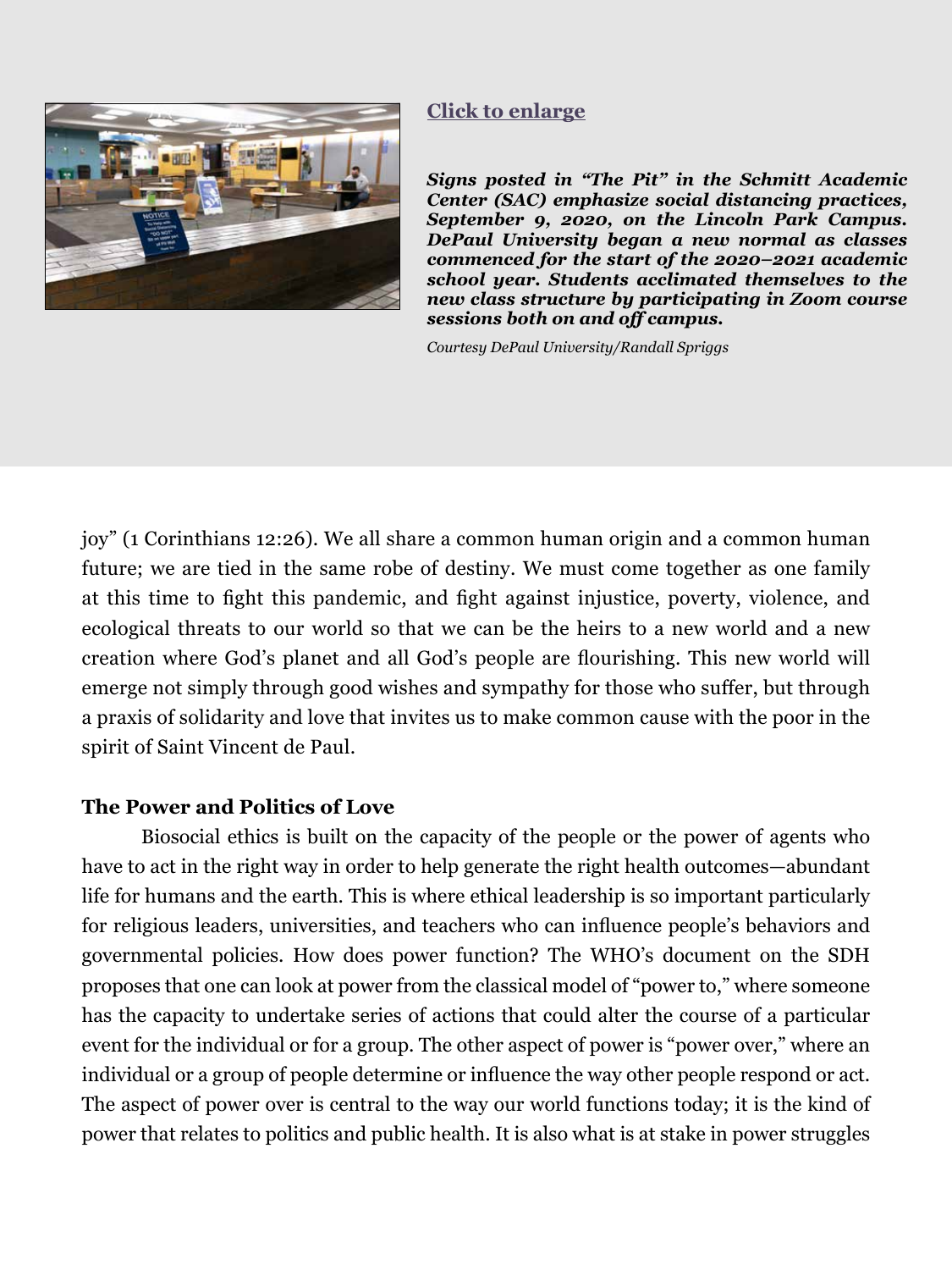in society, whether in small units like families or in larger entities like universities or the UN. As humans, we are always caught in power dynamics and power tussles even in the household of God. However, power should be about service and procuring the right sets of conditions for a win-win for all members of society. But this is not always the case. How can the exercise of power bring life to everyone, the kind that Jesus exercised when he gave his life away on the cross? Michel Foucault offers good language and insight to make this point.

Power can be understood through Foucault's theory of biopower. According to him, biopower is the power of the modern state to "administer, optimize, and multiply" life, "subjecting it to precise controls and comprehensive regulations."25 Biopower exerts a positive influence on life because it is a productive power rather than a repressive power. However, like sexual desire, power can operate at two levels. On the first level, it gives life and nourishes relationships when one understands this desire and is at home with it. Sometimes, though, it can operate at a hyper-level (*sur-savoir*) where one "overunderstands" this power and employs different techniques in exercising this desire which could be destructive. 26 In the first place, we see the positive exercise of power as "power to" do good for the collective; in the second, we see the negative exercise of power, which is "power over" people that dominates, manipulates, exploits, and destroys the common good for the interests of a few individuals or camps. "Power over" is the kind of unchecked power of the strong over the weak through our systems and institutions, and the selfish exercise of power and abuse of authority that is at the root of the malaise of modern societies, states, and religious organizations.

This classification can be applied as an explanatory account of how power functions in social relations at micro and macro levels. We can give examples of the power of a doctor over her patients or the power of a faith healer over a patient seeking healing. Foucault draws attention to how biopower can be abused, and this power of life can become a deadly form of power (biopolitics), that is, "the power to expose a whole population to death." When this happens, the calculated management of life—collective and individual—becomes a "subjugation of life to the power of death."27

Hannah Arendt's definition of power is a good way of capturing the kind of power that Foucault asserts "fosters life;" the kind of power that promotes a cosmic *ubuntu*28 and

<sup>25</sup> Michel Foucault, *The Will to Knowledge: The History of Sexuality*, vol. 1, 1976, trans. Robert Hurley (New York: Pantheon Books, 1978), 137, quoted in Rachel Adams, "Michel Foucault: Biopolitics and Biopower," Critical Legal Thinking: Law and the Political, 10 May 2017, at:<https://criticallegalthinking.com/2017/05/10/michel-foucault-biopolitics-biopower/>.

<sup>26</sup> Michel Foucault, *Religion and Culture*, ed. Jeremy R. Carrette (New York: Routledge, 1999), 117.

<sup>27</sup> Foucault, *The Will to Knowledge*, in Adams.

<sup>28</sup> *Editor's note:* According to Fainos Mangena, ubuntu is "the quality or essence of being a person" and also can refer to a person's ethics. See Fainos Mangena, "Hunhu/Ubuntu in the Traditional Thought of Southern Africa" in *Internet Encyclopedia of Philosophy*, ed. Jonathan Chimakonam, accessed 17 July 2021, see: [https://iep.utm.edu/hunhu/#H3.](https://iep.utm.edu/hunhu/#H3)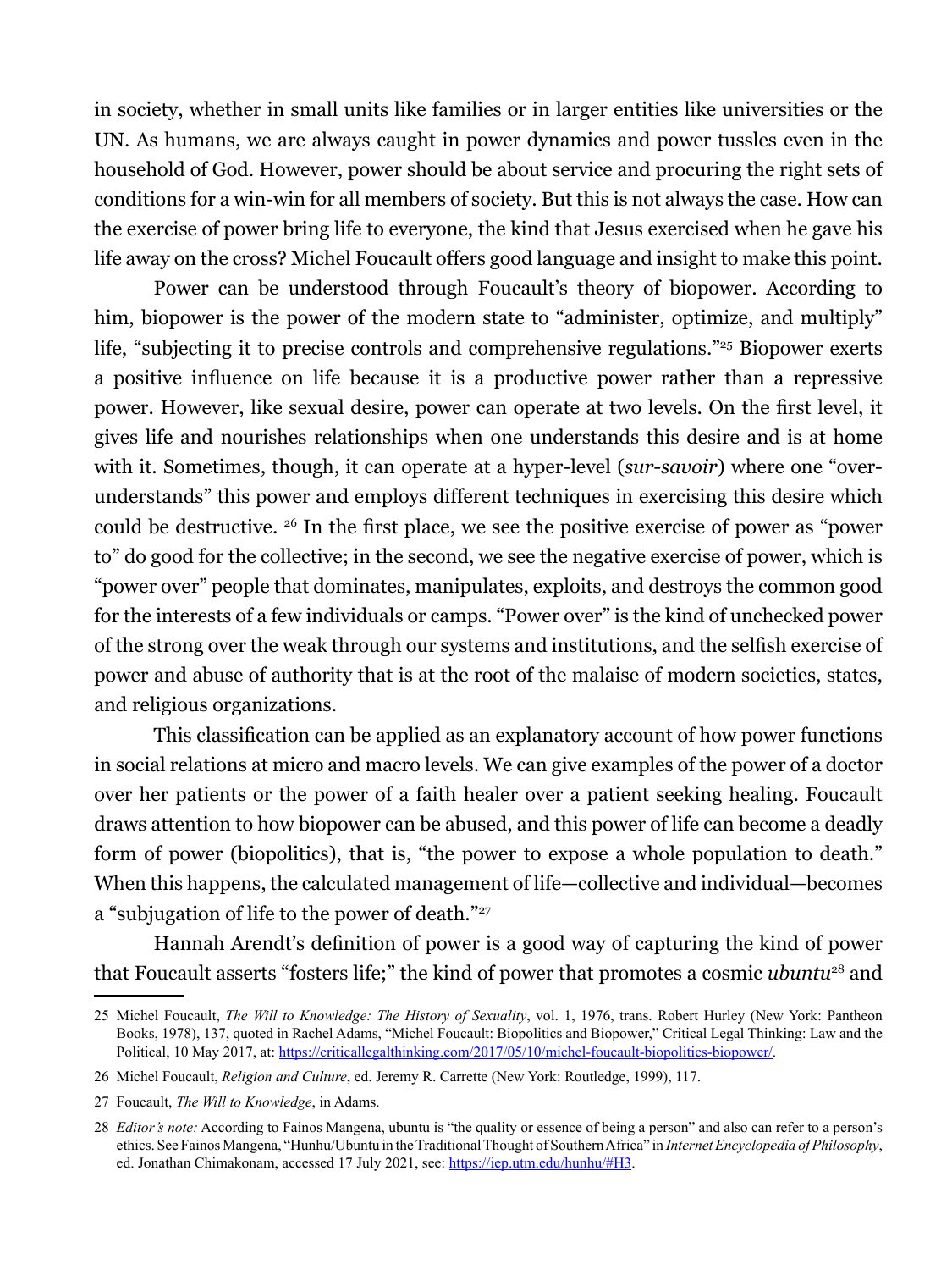the kind of power that educators can exercise in the face of this pandemic. In Arendt's philosophy, "power is conceptually and *above all politically* distinguished, not by its implication in agency, but above all by its character as *collective* action. Power corresponds to the human ability not just to act, but to act in concert. Power is never the property of an individual; it belongs to a group and remains in existence only so long as the group keeps together."29 For Arendt, power is not a relation in which people are dominated, exploited, or manipulated, but rather one in which through critical reflection on their world and their experiences, societies can develop collective actions through transformative leaders.

This kind of leadership for collective action is in short supply during the pandemic. This is because what we see is that COVID-19 relief, vaccines, and mitigation measures have all become politicized in many parts of the world. Indeed, the greatest threat towards global solidarity is a return to the old ways of doing things in the world. These are characterized by four vices that Pope Francis identifies: indifference, self-centeredness, ideological divisions, and forgetfulness. Examples abound of these, but one egregious case is the tension between the US and China. This played out so badly in November 2020 that both countries refused to participate in the Seventy-third World Health Assembly on the theme of global solidarity in the fight against COVID-19.

Those who are gasping for breath and fighting for their lives in the ICUs all over the world need help, not politics. The sick, who have no access to medical treatment in many parts of the world in the face of this disease and who embrace all kinds of unorthodox solutions to fight the infection, need access to health, not political grandstanding. The vulnerable of our societies, like the *almajiris* of Northern Nigeria, and the seniors who are dying in hospitals and nursing homes in the West, and migrants and refugees who are being exposed to this disease and other health hazards have no other way to resist the powers of entropy that, like a tsunami, are engulfing them. The weapons of the weak are, as James Scott reminds us, often "quiet and anonymous."<sup>30</sup> The sick, especially in this pandemic, become invisible and are instead numbers and statistics of deaths, and trends or curves that must be flattened.

A friend from my home country, Nigeria, sent me a prayer on WhatsApp, saying to me, "May you never be a number in the statistics of deaths from this pandemic." I replied that I am no better than those who have died, and indeed that no one should be a number in the statistics of death. We should save all lives. I believe that a biosocial ethics is needed in order to break this cycle of death by a new movement of all of God's people, journeying

<sup>29</sup> Quoted in World Health Organization, *A Conceptual Framework*, 21.

<sup>30</sup> See James C. Scott, *Weapons of the Weak: Everyday Forms of Peasant Resistance* (Yale: Yale University Press, 1985).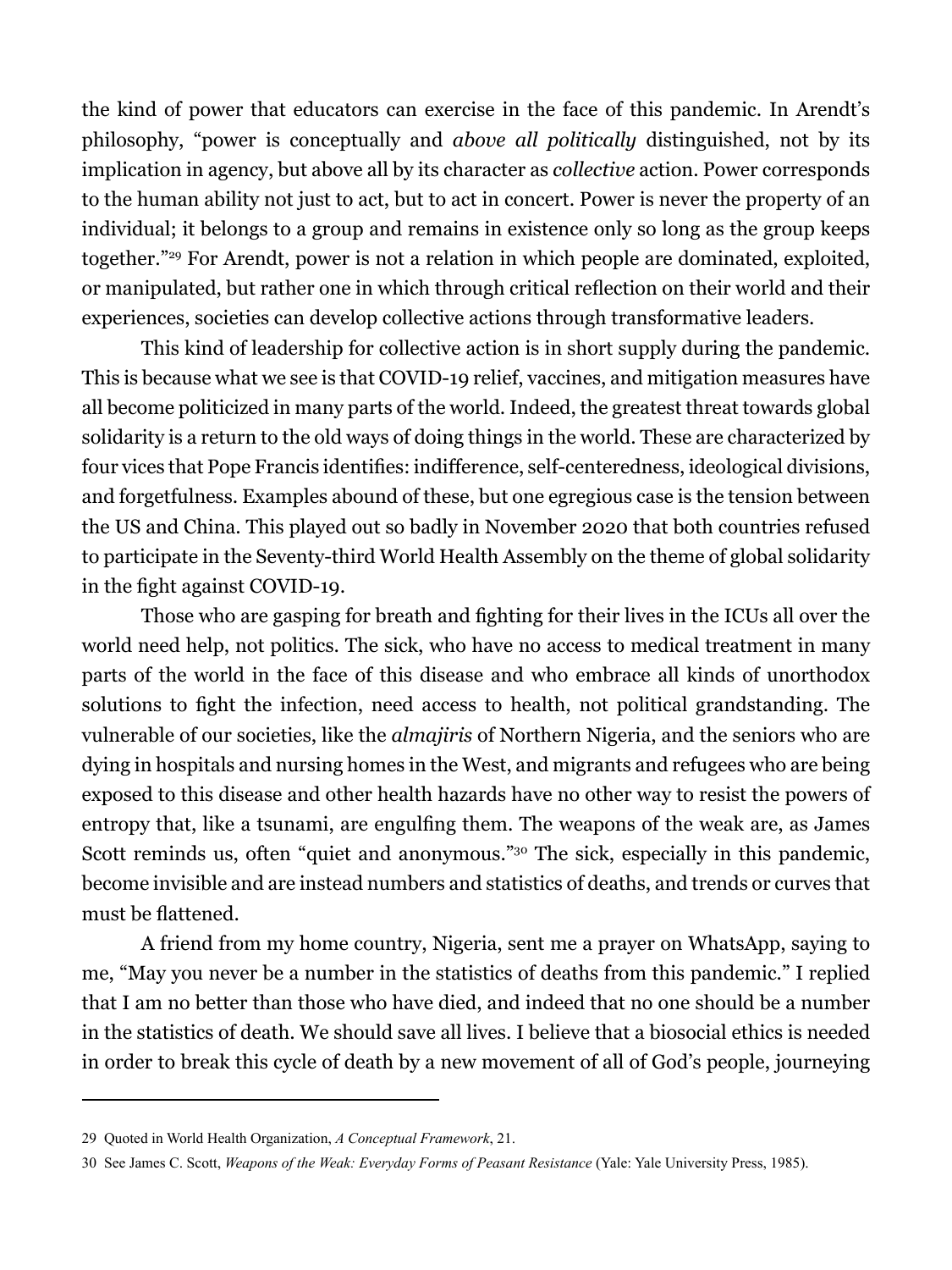<span id="page-15-0"></span>

### **[Click to enlarge](#page-22-0)**

*DePaul students Anni Newton and Jack Chandler walk in the quad on the Lincoln Park Campus. January 29, 2021.*

*Courtesy DePaul University/Randall Spriggs*

hand-in-hand in a pilgrimage of life and united in a common concern and action for our collective well-being. How can hope be born from the pains and wounds of the pandemic?

#### **The Poetics of Hope and Love through Prophetic Solidarity**

The world today is in desperate need of hope in the face of the dual pandemics of COVID-19 and racism. Just as we are seeking a cure for COVID, so also should everyone begin a serious search for the best way to cure the pandemic of racism and give hope to Blacks, Indigenous peoples, and the many racial and ethnic groups who have historically borne the painful weight of racism and its destructive effects that have all been exposed and worsened during this time.

Can people find this hope in our churches, and what does hope look like for those who are hanging and slowly dying on the cross today before our eyes like George Floyd? The Church exists as a space of belonging where all God's people can find a home. The Church serves as the site of learning where people discover the beauty of diversity through the trinitarian model. In this kind of space, people are inspired to embrace those ethical choices that are driven by gospel values and that help to bring about in history the fruits of God's reign. The hope that the Church can help to give to the world is a reversal of history. The Church is a space for reimagining a better world where people are moved to embrace life-giving choices, which make concrete in people's lives and cultures the saving and transforming grace of the risen Lord. This saving hope is particularly needed in those places where people feel deep wounds and endure injustice and the painful consequences of oppression and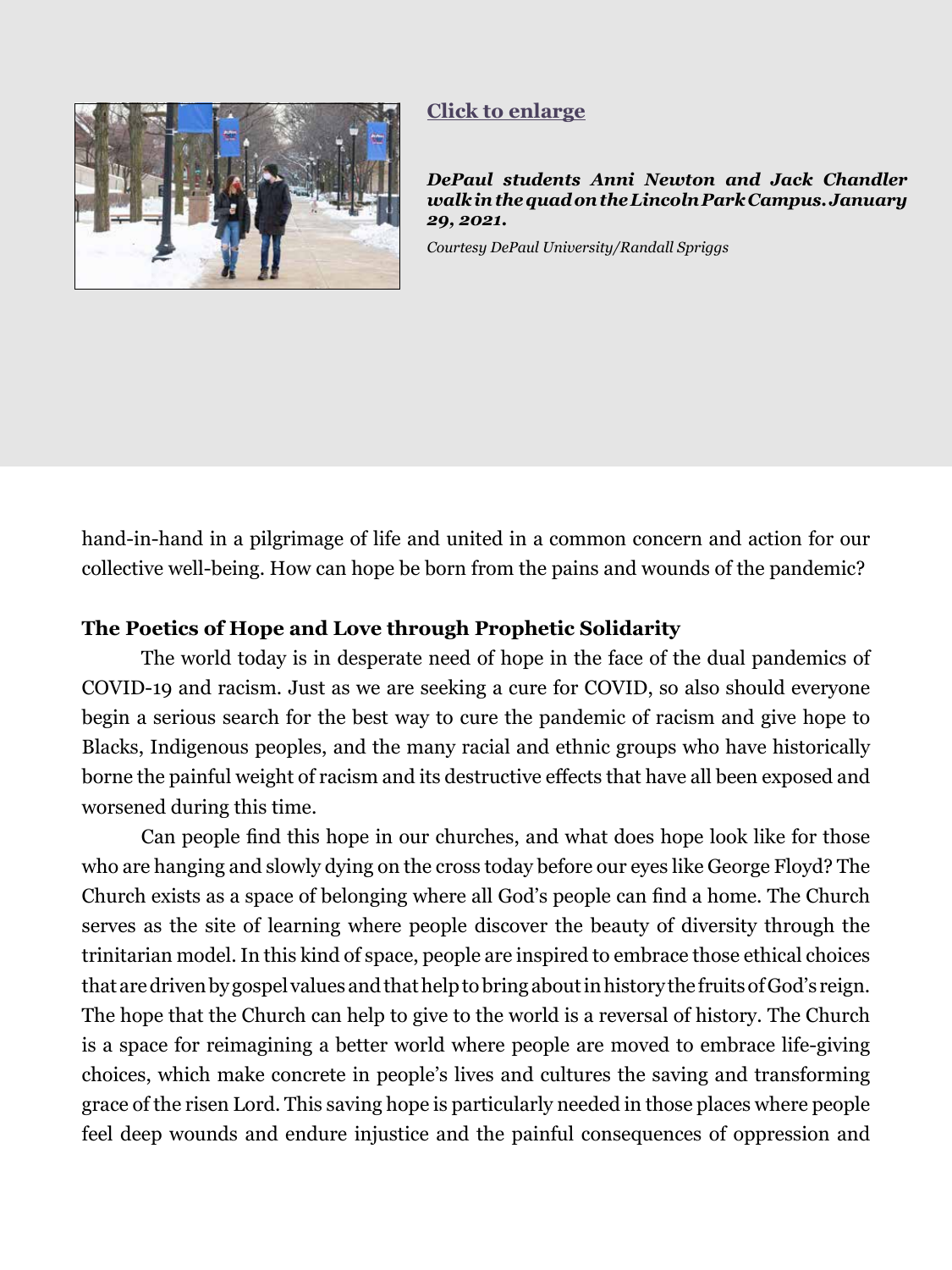suffering. Hope is a movement which shows people in their lived realities that their history is not contaminated, but that there is a reversal which is real in an experience of redemptive history today. Christian hope is not an idea or an ideal, it is a concrete emergence of a new agency and a new experience of triumph and release from the chokehold of history for those who have been battered by racism and other social evils.

In order for this hope to come upon the earth, there is the need for the Church and all of God's people to move away from *pleasant poetics of hope* to a *prophetic praxis of hope*. The *pleasant poetics of hope* is the all-too-familiar reaction to social problems where Church leaders and ministers use moral suasion and spiritual platitudes to drown the historical injustice and deep human pain borne by those who suffer. These preachments and condemnations are appealing to the ears but end up being only empty rhetoric. They might temporarily raise people's hope for change, but ultimately fail to show how change could actually come about. It is similar to the preaching which many of our ancestors heard in the slave plantations which spoke to them of a God who is pacified by their suffering and who accepts their death as an offering similar to that of God's crucified Son.<sup>31</sup>

The pleasant poetics of hope also sometimes speak of repentance and of why Black people should take responsibility for their lives. However, it fails to speak of conversion of hearts for those who benefit from white privilege and a white-coded church. It does not show how the Catholic Church could begin a process of reform of our institutional culture and hierarchy of power and privilege, which are often coupled with political ideologies and systems of racism and oppression and neoliberal capitalism. Pleasant poetics of hope are false because they fail to address how to change those factors that have wrought the sad circumstances under which Blacks and other people of color have suffered for centuries. The pleasant poetics of hope are an empty religious noise which often ends up emptying the gospel of its force, saving truth, and power.

The *prophetic praxis of hope*, on the other hand, is the commitment by the Church and all her members to become the architects of a new future. It is born from an ecclesial practice that by its very character and manifestations is a reimagination of a new future, a new possible world, and a new possible Church. It inaugurates a change in attitude and behaviors through the conversion of hearts. The prophetic praxis of hope leads to a change in mindsets, changes in our ecclesial priorities and practices, and change in our church's teaching, institutional culture, and hierarchy of power and privilege so that she can truly become a poor and merciful church. It leads to a firm resolve and commitment to turn our anger and outrage into daily acts of reversing history by working for the realization of a just and peaceful world for all of God's people, especially the marginalized.

<sup>31</sup> See John Perry, *Catholics and Slavery: A Compromising History* (Ottawa: Novalis, St. Paul University, 2008), 30-32.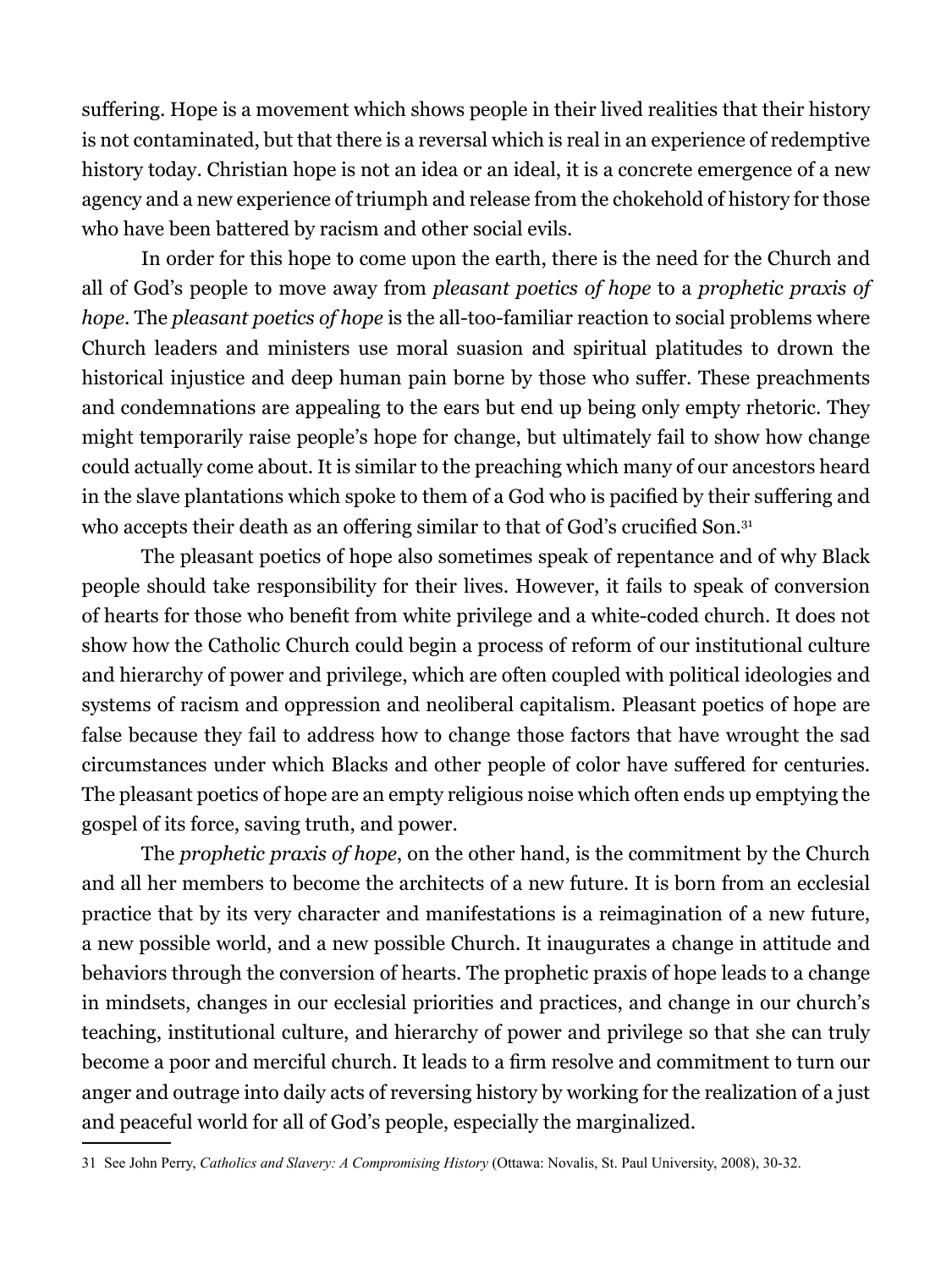An essential part of this kind of hope is that it is *prophetic and praxis oriented*. It is prophetic because it requires listening to the cries of those who suffer and correctly reading the signs of our present times. By embodying the pathos of the poor and the broken throughout her systems and structures, the Church becomes a credible site for reimagining a different world while amplifying the voices of the poor in a noisy world. As harbingers of a prophetic hope, the ministers of the Church and all Christians must become architects of a different future. This means that the central mission of all religious groups and indeed all people of good will should be informed by the cries and anguish of the long-suffering victims of history. Our liturgies should celebrate the diversity in our traditions and provide a space to lament for those who have been held down by the injustice partly started and legitimatized through our churches.

Hope is also a praxis because it is concerned with constructing a new pathway of reversal through a conscious counterwitnessing that can change the status quo. What this means in actual fact is that the Catholic Church commits herself and her members to a new way of life, a new institutional culture, a new ethics, and a new moral and spiritual journey that will transform the inner life of the church and her mission in history. Racism is the longest-lasting pandemic that humanity has faced in the last 500 years; healing the world of racism is perhaps the greatest challenge facing people of faith and all people of goodwill today.

It is the task of a university like DePaul to be a laboratory for creating a new global vision of justice that is built on the power of love. As Vincent de Paul writes, "Each of us knows that the Law and the prophets are included in the love of God and neighbor … now that concerns not only love of God but love of the neighbor for the love of God … which is so great that human understanding cannot grasp it; enlightenment from on high is needed to raise us up in order to show us the height and depth, the breadth and excellence of this love."<sup>32</sup> A global vision of justice anchored on this Vincentian practice of love must pay greater attention to the cries of those bearing the weight of past and ongoing structures of injustice created by social hierarchies and exclusionary practices. Everywhere and every day we see how the voices of the poor and the marginalized and those carrying the painful wounds of historical injustice in our nations and in the world at large are often suppressed. In many instances, they suffer a double victimhood, because the process of addressing the inequities in the world are designed and moderated by the perpetrators of injustice and those who hold the levers of power. As we face the challenges of the pandemic, power, and

<sup>32</sup> Conference 207, "Charity (Common Rules, Chap. 2, Art. 12)," 30 May 1659 in Pierre Coste, C.M., *Vincent de Paul: Correspondence, Conferences, Documents,* ed. and trans. Jacqueline Kilar, D.C., Marie Poole, D.C., et. al., 14 vols. (New York: New City Press, 1985–2014), 12:213. Available: [https://via.library.depaul.edu/coste\\_en/.](https://via.library.depaul.edu/coste_en/)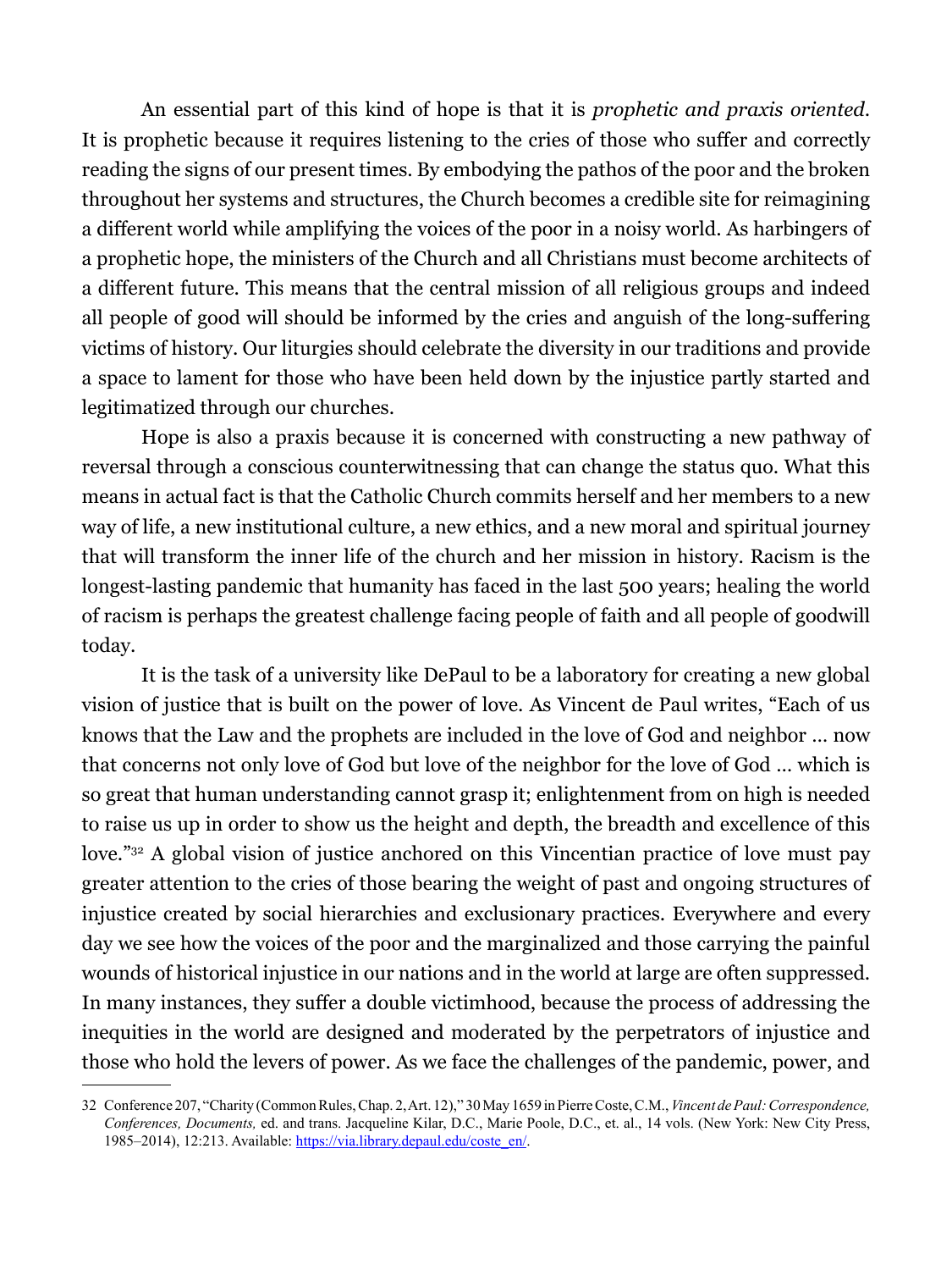poverty in the world, may we dare to reinvent love as a praxis that will spread a different kind of contagion in the world: one that will help the global community to work together in realizing the goals of sustainable development for everyone, everywhere.

> **Table of [Contents](#page--1-0)**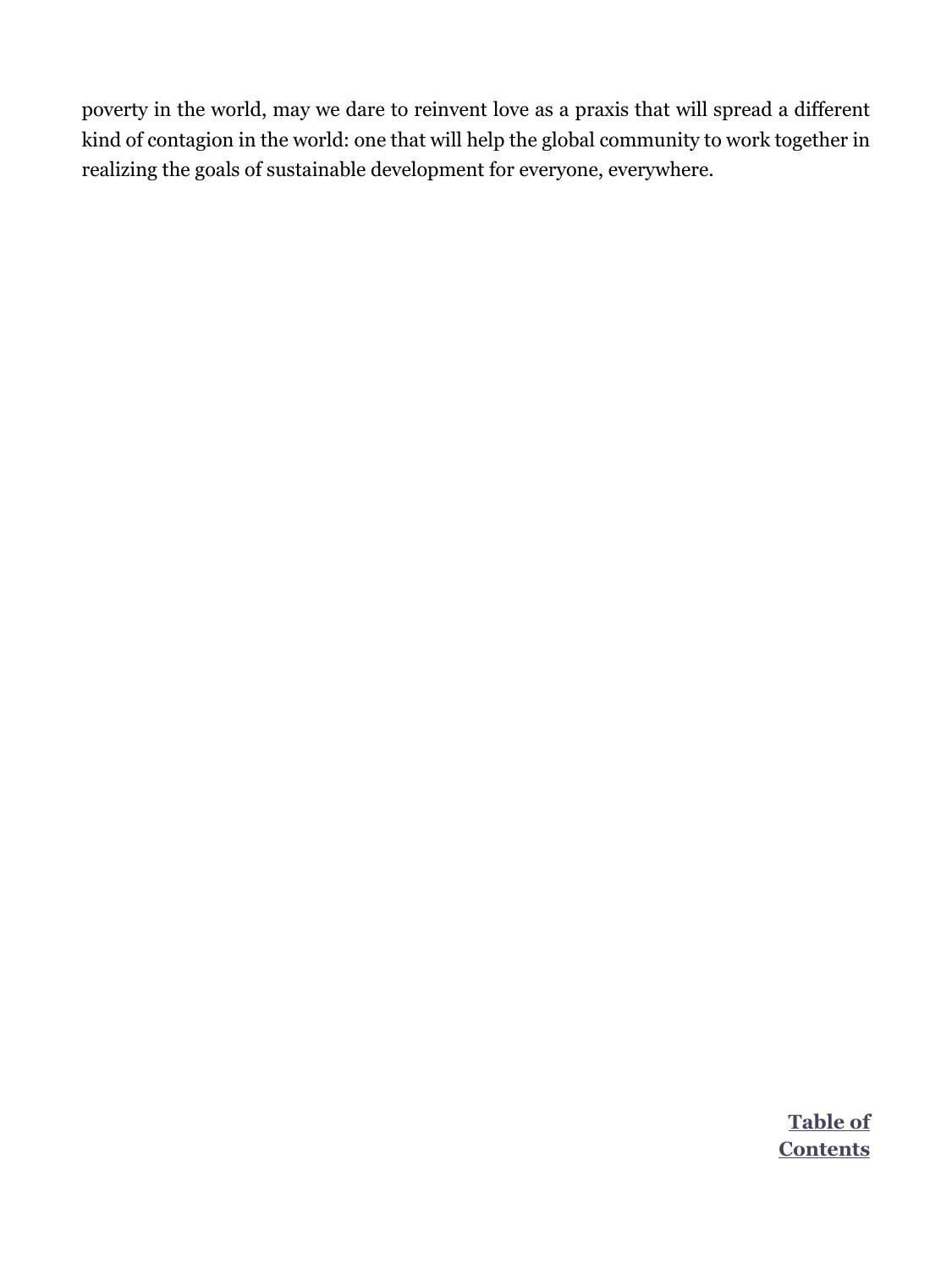<span id="page-19-0"></span>

*A student uses a hand sanitizer station in the Student Center. January 21, 2021, on the Lincoln Park Campus.* 

*Courtesy DePaul University/Randall Spriggs*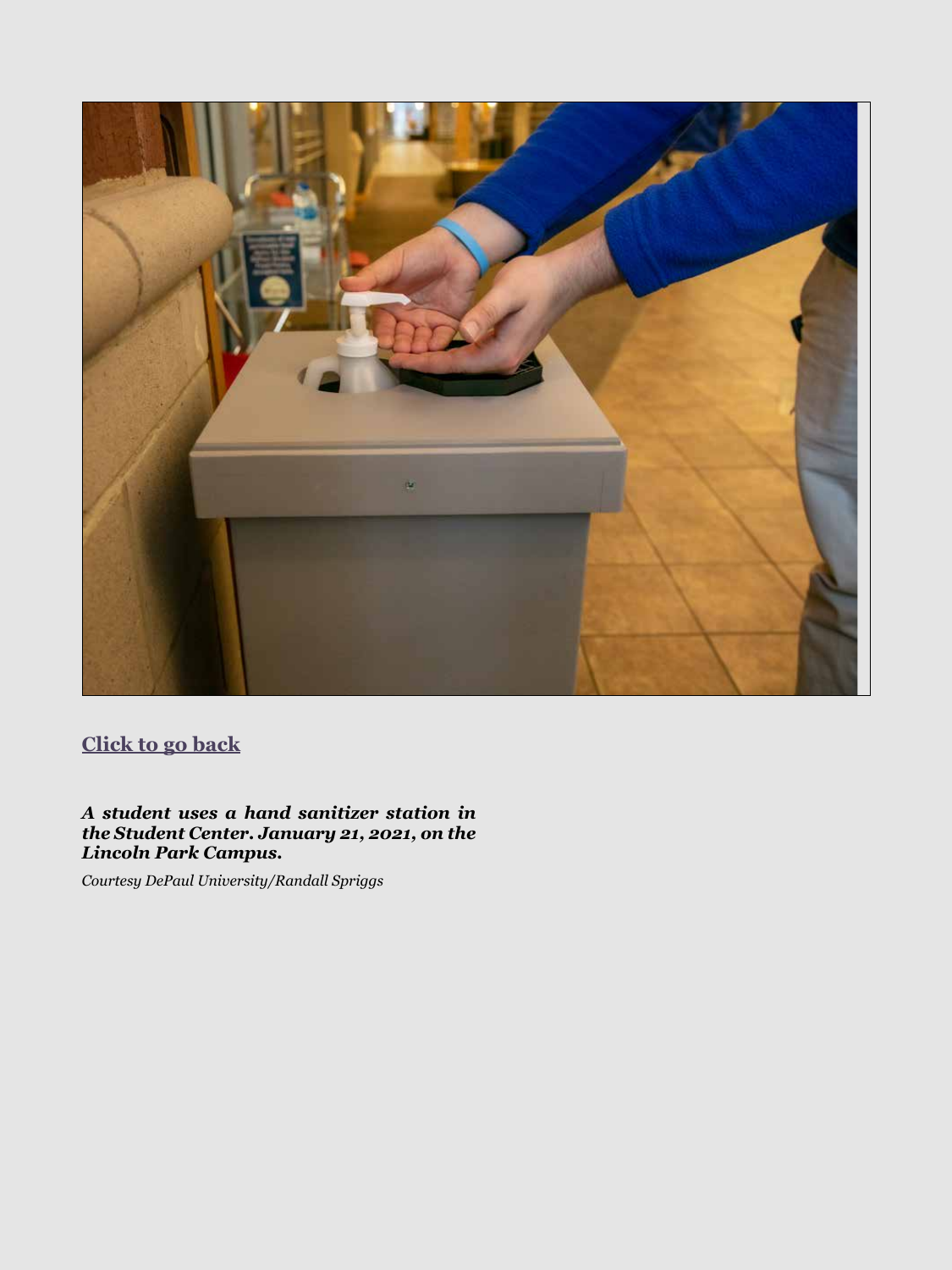<span id="page-20-0"></span>

*Face covering and social distancing signage is posted outside on the Lincoln Park Campus Quad in order to comply with safety and social distancing guidelines during the COVID-19 pandemic. August 3, 2020.* 

*Courtesy DePaul University/Jeff Carrion*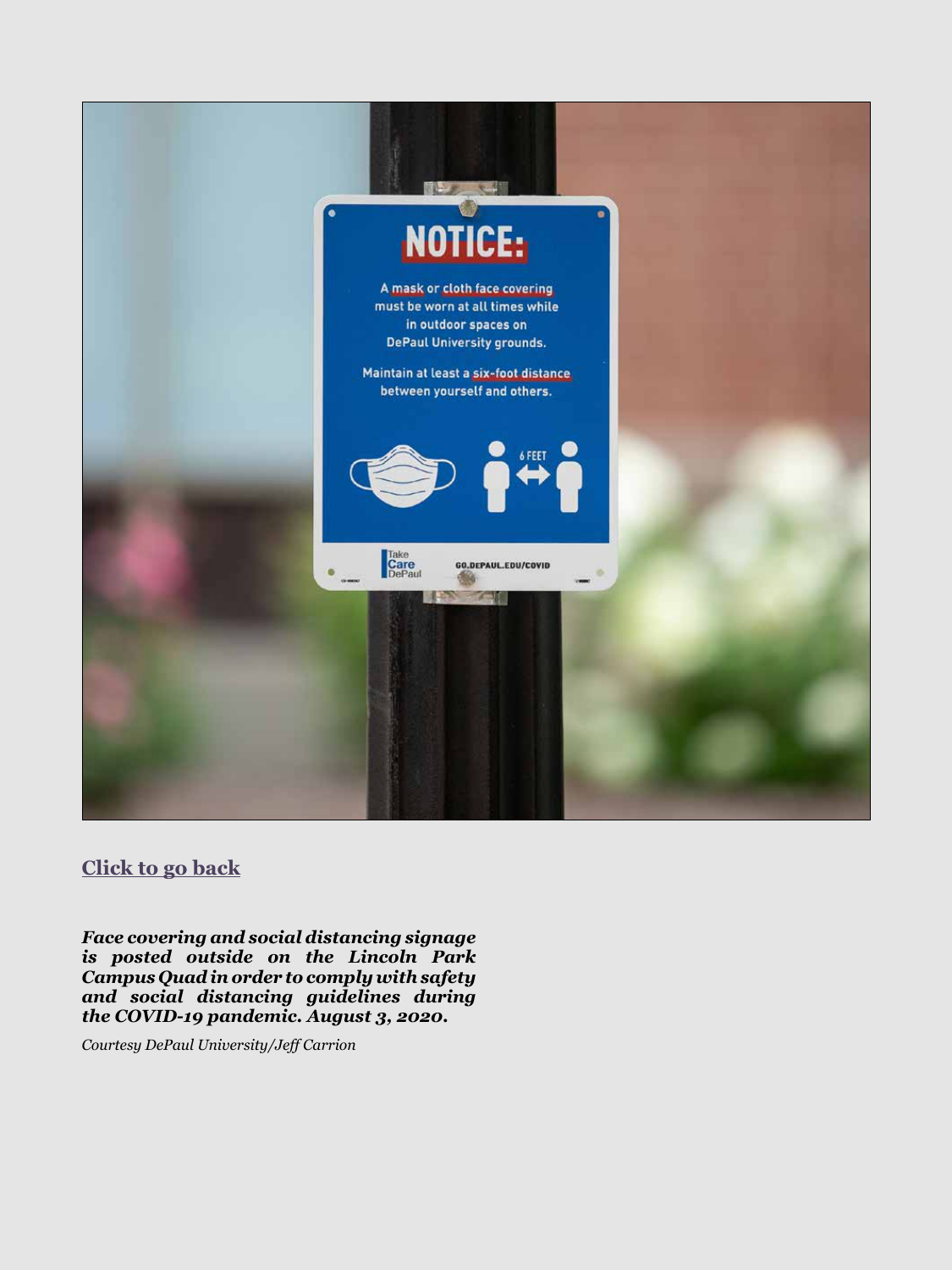<span id="page-21-0"></span>

*Signs posted in "The Pit" in the Schmitt Academic Center (SAC) emphasize social distancing practices, September 9, 2020, on the Lincoln Park Campus. DePaul University began a new normal as classes commenced for the start of the 2020–2021 academic school year. Students acclimated themselves to the new class structure by participating in Zoom course sessions both on and off campus.* 

*Courtesy DePaul University/Randall Spriggs*